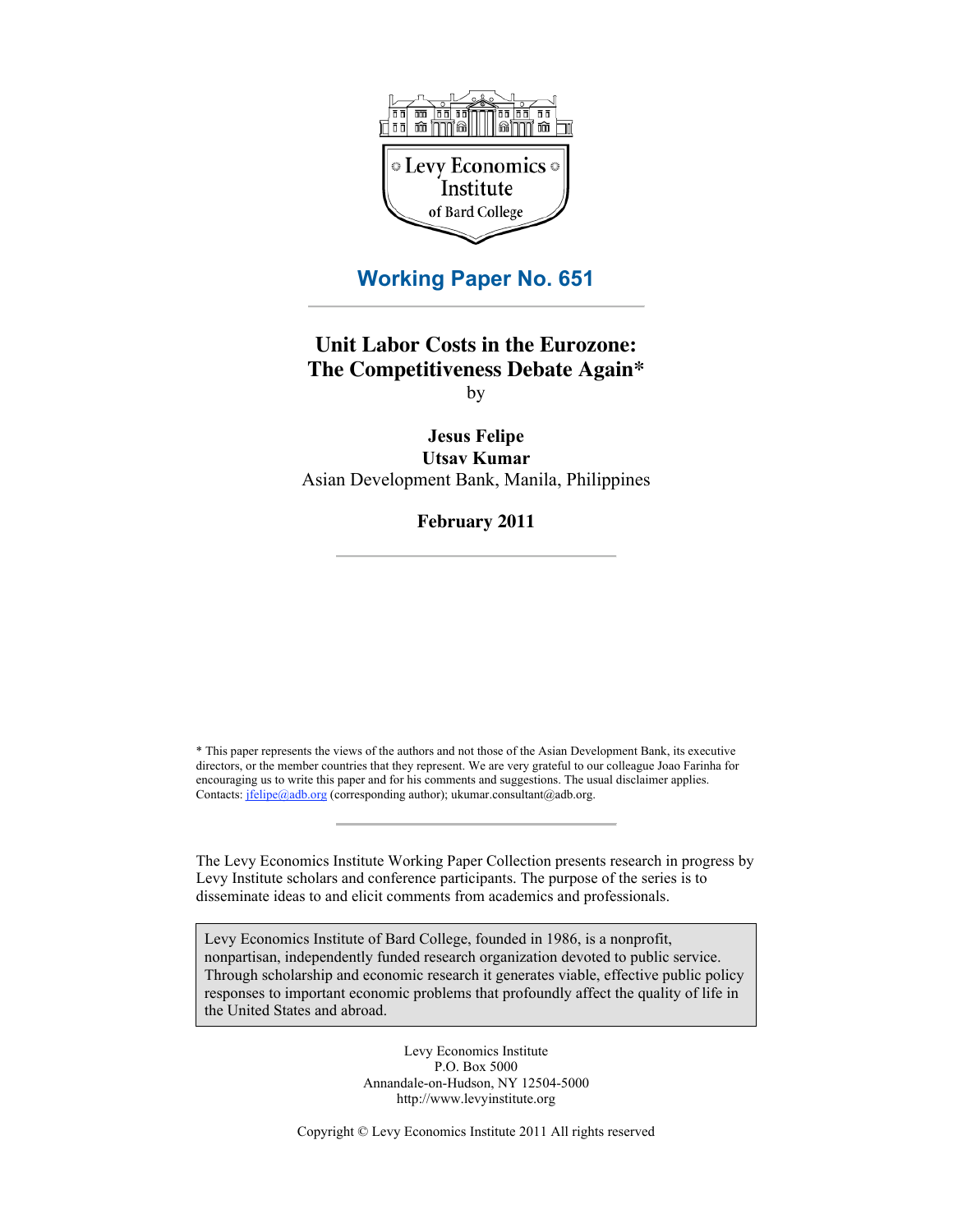#### **ABSTRACT**

Current discussions about the need to reduce unit labor costs (especially through a significant reduction in nominal wages) in some countries of the eurozone (in particular, Greece, Ireland, Italy, Portugal, and Spain) to exit the crisis may not be a panacea. First, historically, there is no relationship between the growth of unit labor costs and the growth of output. This is a well-established empirical result, known in the literature as *Kaldor's paradox*. Second, construction of unit labor costs using aggregate data (standard practice) is potentially misleading. Unit labor costs calculated with aggregate data are not just a weighted average of the firms' unit labor costs. Third, aggregate unit labor costs reflect the distribution of income between wages and profits. This has implications for aggregate demand that have been neglected. Of the 12 countries studied, the labor share increased in one (Greece), declined in nine, and remained constant in two. We speculate that this is the result of the nontradable sectors gaining share in the overall economy. Also, we construct a measure of competitiveness called *unit capital costs* as the ratio of the nominal profit rate to capital productivity. This has increased in all 12 countries. We conclude that a large reduction in nominal wages will not solve the problem that some countries of the eurozone face. If this is done, firms should also acknowledge that unit capital costs have increased significantly and thus also share the adjustment cost. Barring solutions such as an exit from the euro, the solution is to allow fiscal policy to play a larger role in the eurozone, and to make efforts to upgrade the export basket to improve competitiveness with more advanced countries. This is a long-term solution that will not be painless, but one that does not require a reduction in nominal wages.

**Keywords:** Competitiveness; Eurozone; Income Distribution; Unit Labor Costs

**JEL Classifications:** D31, D33, E25, J30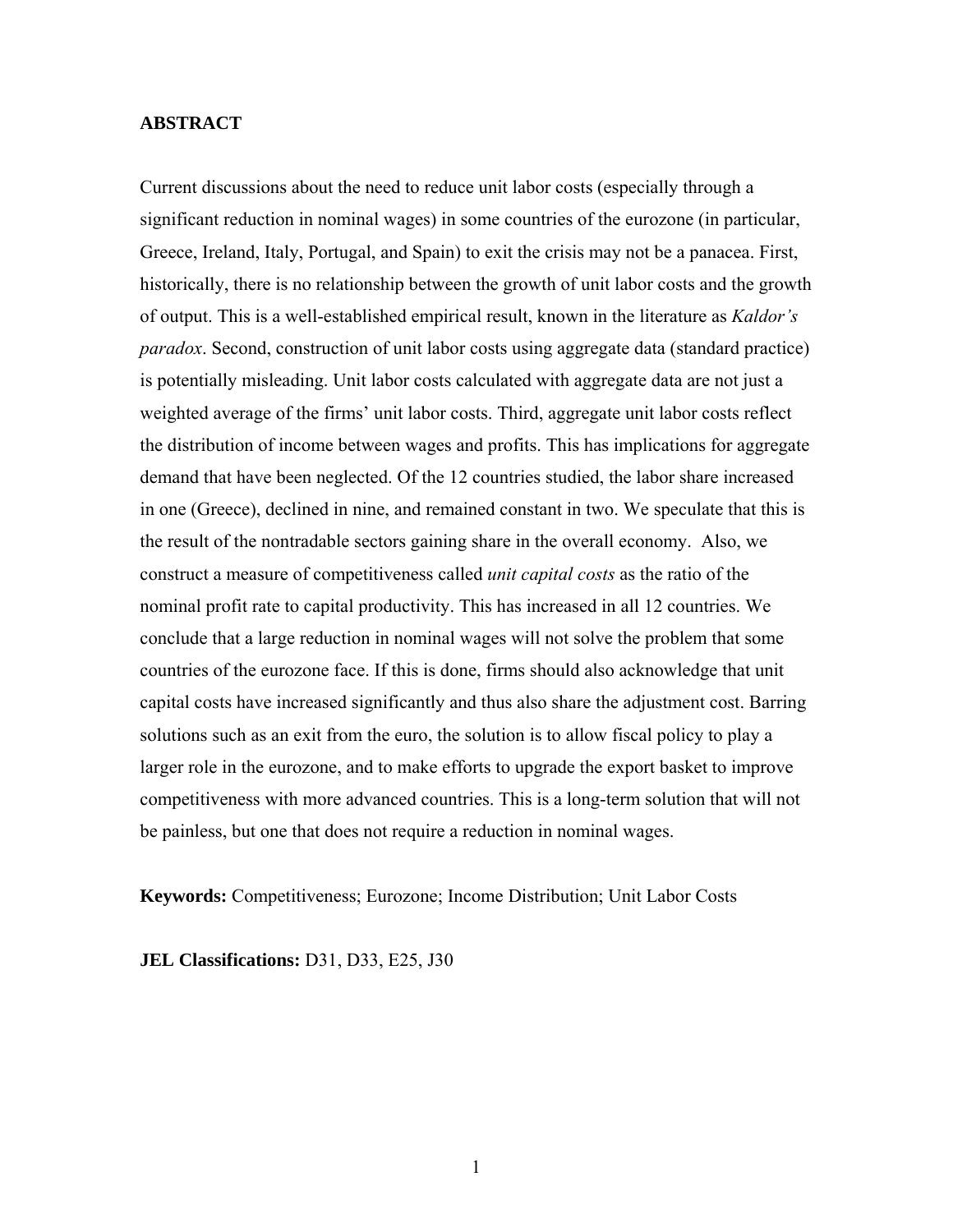#### **1. INTRODUCTION**

Discussions about the need to regain competitiveness in the euro area have taken center place in policy forums in the context of the current crisis. The issue is particularly important for Greece, Ireland, Italy, Portugal, and Spain. No matter how the crisis started, analysts have concluded that these countries suffer from a competitiveness problem (i.e., workers are too expensive, especially given their labor productivity). Given that devaluation is not possible because they all use the euro, and that the monetary union has imposed fiscal rigidity and removed monetary independence, it appears that adjustment has to come through the labor market. Therefore, policy discussions have focused on analyses of unit labor costs. A number of economists have concluded that to close the "competitiveness gap," in particular with Germany, requires downward adjustments in relative wages in these five countries (Black 2010), i.e., the so-called *internal devaluation*. 1

Unit labor costs are defined as the ratio of a worker's total compensation, or money-wage (i.e., the nominal wage rate plus all other labor-related costs to the firm such as payments in-kind related to labor services, social security, severance and termination pay, and employers' contributions to pension schemes, casualty, and life insurance, and workers compensation, and, in some cases, payroll taxes as well as fringe benefits taxes, etc.), to labor productivity. Assuming the numerator is measured in euros per worker and the denominator is measured in numbers of pencils per worker, the unit labor cost is measured in euros per pencil (i.e., total labor cost per unit of output, or the cost in terms of labor for the products we get). Algebraically:

$$
ulcq = wn / (q / L)
$$
 (1)

where  $w_n$  denotes total labor compensation, *q* is physical output, and *L* is employment (e.g., number of workers).

<sup>&</sup>lt;sup>1</sup> Paul Krugman, for example, has written extensively on his blog advocating this view of the problem. For example, http://krugman.blogs.nytimes.com/2010/05/17/et-tu-wolfgang/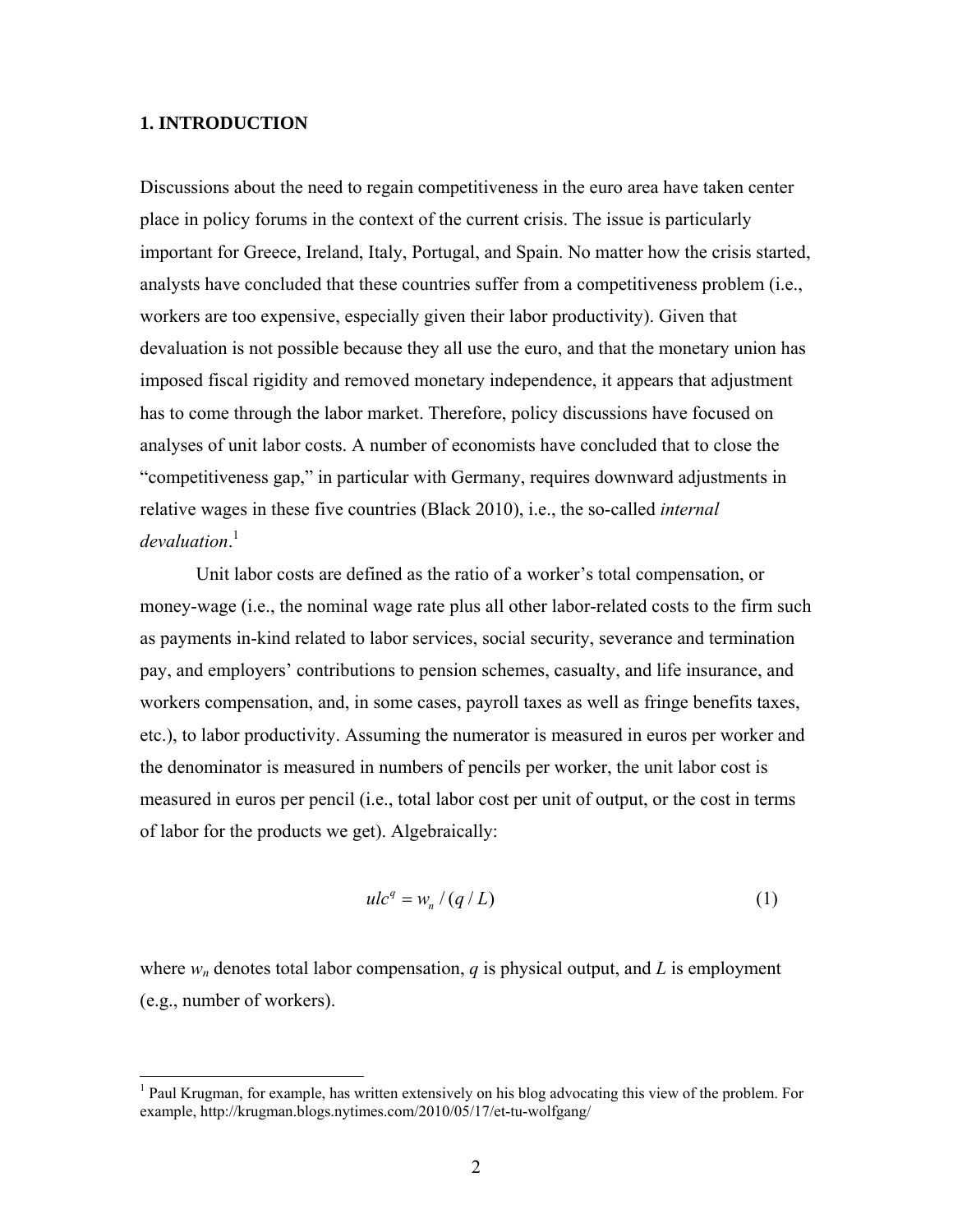Firms, obviously, do care about unit labor costs because they track the relationship between their total labor costs and how productive workers are. If a firm's unit labor cost increases, and even more so vis-à-vis those of its competitors, most likely it will lose market share and its growth expectations will be negatively affected. The solution to this problem is a combination of wage restraint and labor productivity increase, the latter usually achieved by introducing labor-saving techniques that are profitable.

Increasing productivity is not easy and does not happen overnight. Besides, the determinants of productivity are not well known. In a recent survey, Syverson (2010) summarizes a wealth of literature and classifies its determinants into two groups: (i) factors that operate primarily within firms and under the control of the management; $<sup>2</sup>$  and</sup> (ii) factors external to the firm. The latter operate indirectly through the environment by affecting producers' willingness and ability to harness factors that affect firms.<sup>3</sup> Syverson admits that it is not clear which one of the determinants is more important quantitatively and further research is needed. In discussions, often the policy recommendation to increase productivity is to reform, especially the labor market.<sup>4</sup>

 A decrease in the nominal wage rate faces all sorts of psychological and legal problems (Blanchard 2007). The question is whether this is the solution to the current crisis. Would workers in countries like Spain, where unemployment affects over a fifth of the labor force, accept a reduction in nominal wages to maintain their firms' competitiveness and this way keep their jobs?

A key issue that seems to have been forgotten by the participants in this debate is the well-documented lack of empirical relationship between the growth in unit labor costs and output growth. This is referred to in the literature as *Kaldor's paradox* (Kaldor 1978; see chapter 4 of McCombie and Thirlwall [1994] for a discussion). Kaldor found, for the postwar period, that those countries that had experienced the greatest decline in their price competitiveness (i.e., highest increase in unit labor costs) also had the greatest

<sup>&</sup>lt;sup>2</sup> Syverson mentions the following: (a) managerial practice/talent; (b) higher-quality general labor and capital inputs; (c) information technology and research and development; (d) learning-by-doing; (e) product innovation; and (f) firm structure decisions.

 $3$  Syverson mentions the following: (a) productivity spillovers; (b) competition; (c) deregulation or proper regulation; (d) flexible input markets.

<sup>&</sup>lt;sup>4</sup> See, for example, Allard and Everaert (2010).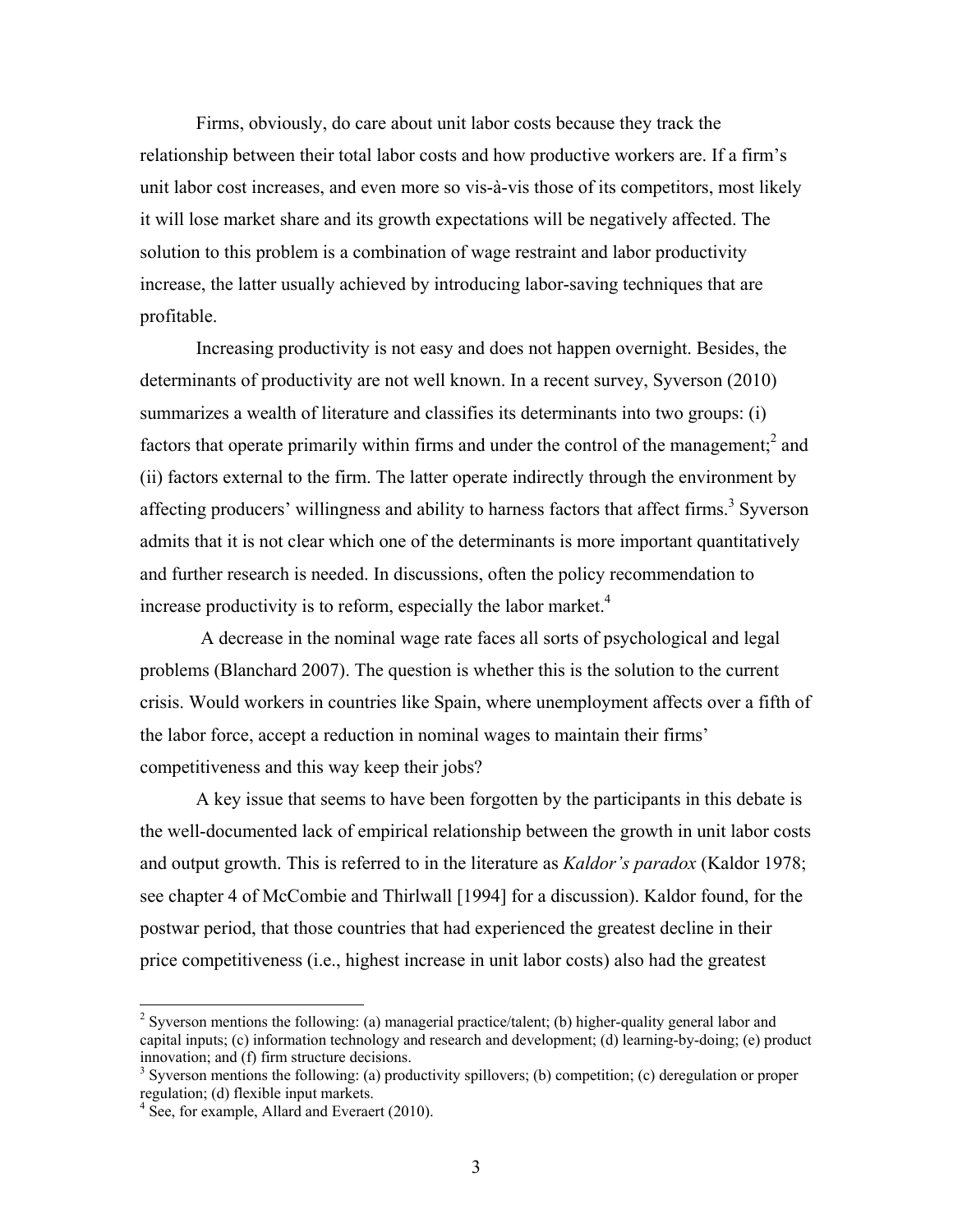increase in their market share. Hence, the belief that low nominal wage growth vis-à-vis that of productivity will restore competitiveness and eventually lead back to growth is at best too simplistic and does not have strong empirical evidence. Indeed, if the argument about the importance of unit labor costs as a measure of competitiveness were so simple and straightforward, researchers would have long ago found an unambiguous relationship between them and growth rates. In the context of the analysis of Harrod's multiplier and the balance of payments constraint, Kaldor (1970, 1971) argued that the growth rate of an economy depends on the growth rate of exports, which itself depends on world demand and the international competitiveness of exports. According to Kaldor, *export competitiveness* depends on the dynamic evolution of money wage and of productivity. The evidence on the inverse relationship between output growth and the growth rate of unit labor costs is, paradoxically, inconclusive, because at times researchers have found that the fastest growing countries in terms of exports and GDP in the postwar period have at the same time experienced faster growth in their unit labor costs than other countries, and vice versa.<sup>5, 6</sup> In the words of Fagerber (1988): "This... indicates that the popular view of growth in unit labor costs determining international competitiveness is at best too simplified. But why?" Fagerberg (1996) revisited this enduring puzzle by analyzing the period 1978–1994 and concluded that the paradox also holds for this period.<sup>7</sup>

In the remainder of the paper, we discuss a number of problems with the recent work on unit labor costs in the eurozone and the policy recommendations derived from it,

 $\overline{a}$ 

 $<sup>5</sup>$  Kaldor's argument was, in fact, a bit more sophisticated. His conclusion of an inverse relationship</sup> between output growth and the growth in relative unit labor costs (i.e., the differential between the growth rates of the unit labor costs in two countries) depended on two more equations, one expressing money wages as a function of labor productivity, and Verdoorn's law.

<sup>&</sup>lt;sup>6</sup> Kaldor (1978) compared growth in unit labor costs and growth in value in market shares for exports for 12 countries for 1963–1975. He found that for some of these countries, the relation between the two variables was positive. Kaldor concluded that no analysis of international competitiveness could be carried out by merely considering cost factors, and that the inclusion of other circumstance, such as the role of technology, was necessary. See De Benedictis (1998).

<sup>&</sup>lt;sup>7</sup> From standard specifications of export and import equations, assuming long-term balanced trade, and that firms set prices by applying a mark-up on *ulcs*, Fagerberg (1988) showed that the growth of output ( $\hat{y}$ ) can

be modeled as  $\hat{y} = \gamma \left[ u \hat{l} c - u \hat{l} c^* \right] + \delta \hat{y}^*$ , where the superscript \* refers to the rest of the world,  $\wedge$ denotes growth rate, and the parameters  $\gamma$ ,  $\delta$  are functions of the price and income elasticities of exports and imports. In this formulation, economic growth is written as a function of the growth in relative unit labor costs and world demand. The variable  $\gamma$  is a function of the export-price and import-price elasticities, and will be negative provided the Marshall-Lerner condition is satisfied (i.e., that the sum of these two elasticities is greater than one).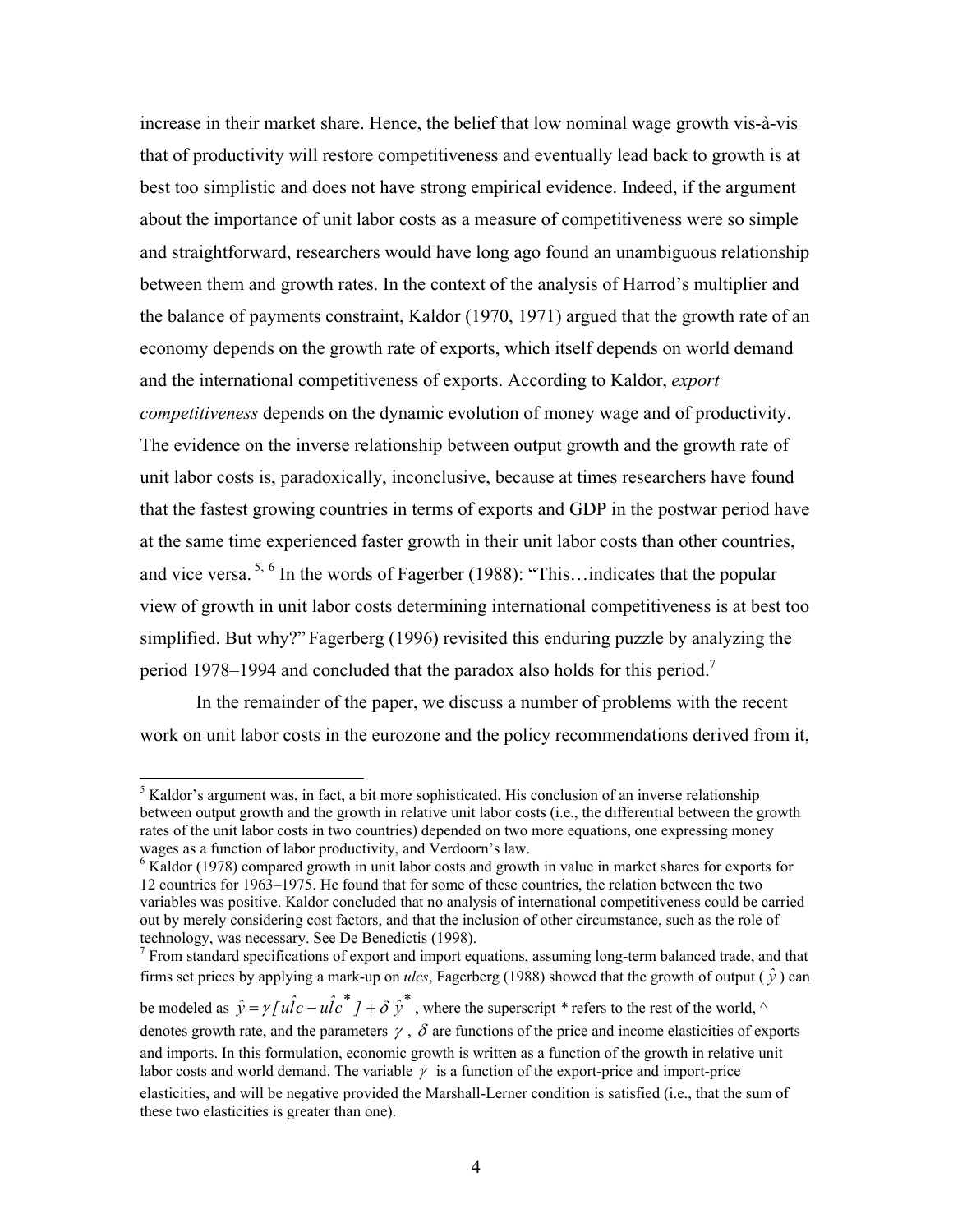in particular the need for a large internal devaluation. We argue that the way unit labor costs are calculated, using aggregate data, has influenced the discourse, yet it is potentially misleading. We acknowledge that the crisis has many aspects that we do not discuss (e.g., the debt situation). The analysis in the paper concentrates exclusively on the use of unit labor costs in the discussion.

A first problem is that the calculation of unit labor costs for the whole economy cannot use equation (1) because the measure of aggregate output is not a physical quantity, but the economy's value-added. This has two important implications. The first one is that unit labor costs calculated with aggregate data are no more than the economy's labor share in total output multiplied by a price effect. While this is true also at the firm (product) level, the difference is that at the aggregate level, one cannot calculate unit labor costs without using an aggregate price deflator. This is not true at the product level with physical data (see equation (1)). The second implication is that this brings about a discussion of the functional distribution of income between labor (wages) and capital (profits). Parallel to the notion of unit labor cost, we define the concept of unit capital cost—the ratio of the nominal profit rate to the productivity of capital. The idea of a growing unit labor cost puts the burden of adjustment on the workers. It may well be that profit rates grow (fall) faster (more slowly) than capital productivity with a consequent increase in unit capital costs, hence also reducing competitiveness. Moreover, if all unit labor costs reflect is, essentially, the distribution of income between labor (wage share) and capital (profit share), this can explain Kaldor's paradox. And certainly, this argument has important macroeconomic implications (effects on aggregate demand) that seem to have been forgotten in current discussions.

Second, we show that unit labor costs calculated with aggregate data are certainly related to the firm-level unit labor costs. But the former is not a simple weighted average of the latter. It is possible that firm-level unit labor costs decline while the aggregate unit labor cost increases. Moreover, aggregate analyses hide what happens at the product level (i.e., not all firms can be uncompetitive in a country).

As a consequence of these observations, our arguments cast doubt on straightforward interpretations of "increasing unit labor costs" as a problem for some countries. The internal devaluation proposal (i.e., that to restore competitiveness, unit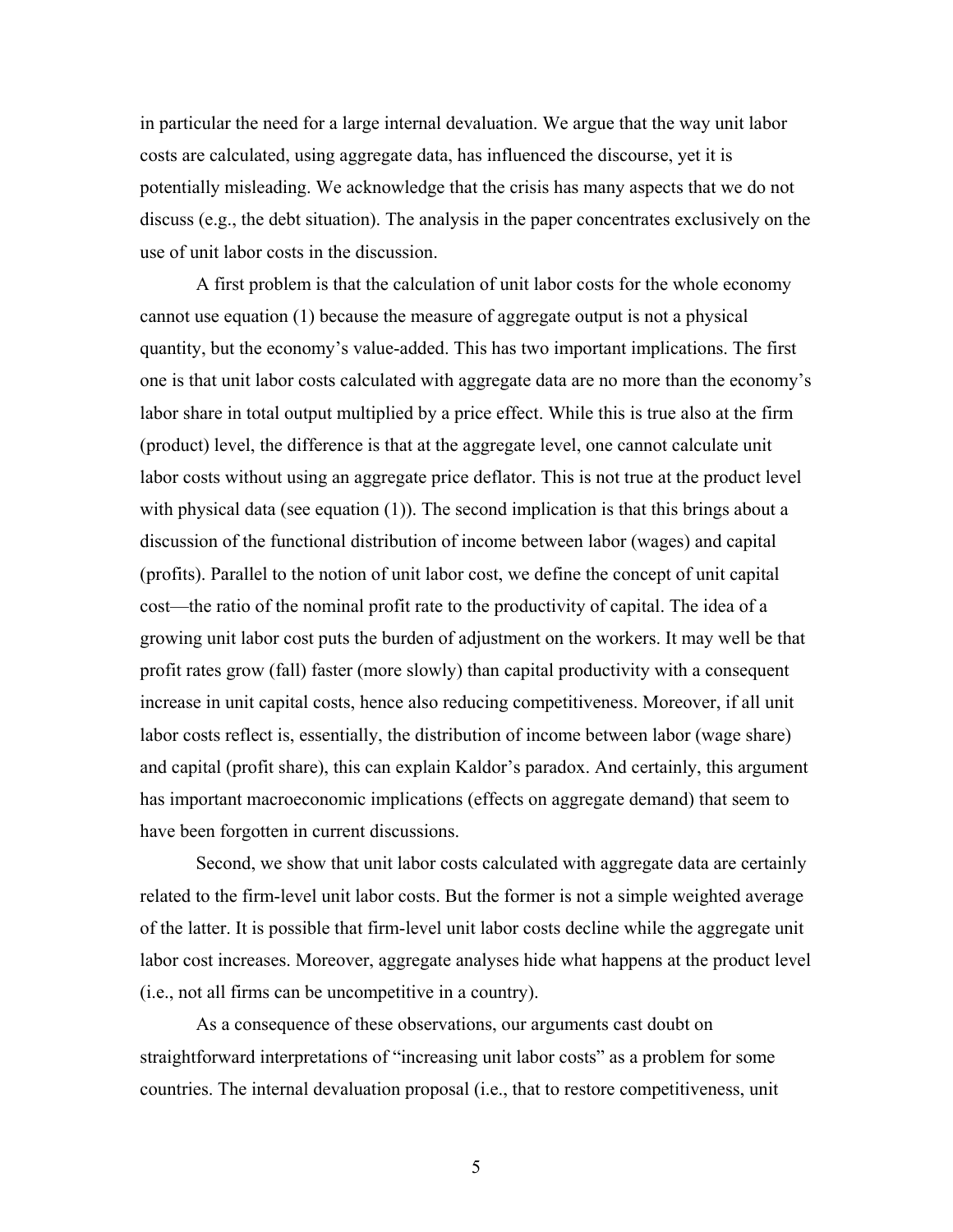labor costs, or their growth, should decrease) must not forget the consequences for the functional distribution of income.<sup>8</sup> In the final section of the paper we discuss alternative policy options.

#### **2. UNIT LABOR COSTS IN THE EUROZONE**

Although many firms surely do have data to calculate their unit labor costs as in equation (1), at the aggregate level (e.g., economy-wide, or just a sector) there is a problem. This is that although the numerator can be an average of the total money-wage compensation, and thus also be measured in euros per worker, the denominator, labor productivity, cannot be measured in pencils per worker. To calculate it, researchers use the economy's (or sector's) value-added in real terms (i.e., nominal value-added divided by the GDP deflator, euros of a base year) divided by the number of workers, that is:

$$
ULC = w_n / ALP = w_n / (VA_r / L) = \frac{w_n}{(VA_n / P) / L}
$$
 (2)

where,  $ULC$  is the unit labor cost,  $w_n$  is the average money wage rate or labor compensation, *ALP* is labor productivity, *VAr* is real value-added (in euros of a base year), *L* is the number of workers, and *P* is the value-added deflator. This means that the aggregate unit labor cost, unlike that of a firm, is a unitless magnitude. Equation (2), however, is not the same as equation (1).

Figure 1 shows the unit labor costs of 12 countries of the eurozone during 1980– 2007, calculated using equation (2). Data used throughout the paper is for the total economy. The source of all variables is the OECD (http://stats.oecd.org). Unit labor costs reported by the OECD are calculated as the ratio of total labor costs to real output. Real output is the constant price value-added, where the base year for real output is 2005. The share of labor income reported by the OECD database is calculated as the ratio of total labor costs to nominal output. The total labor cost measure is the compensation of

<sup>&</sup>lt;sup>8</sup> The internal devaluation proposal has another implication that we do not discuss. This is that a reduction in wages and costs in general, leads to higher debt. As the latter increases, public spending must be cut and taxes increased to service government's debt.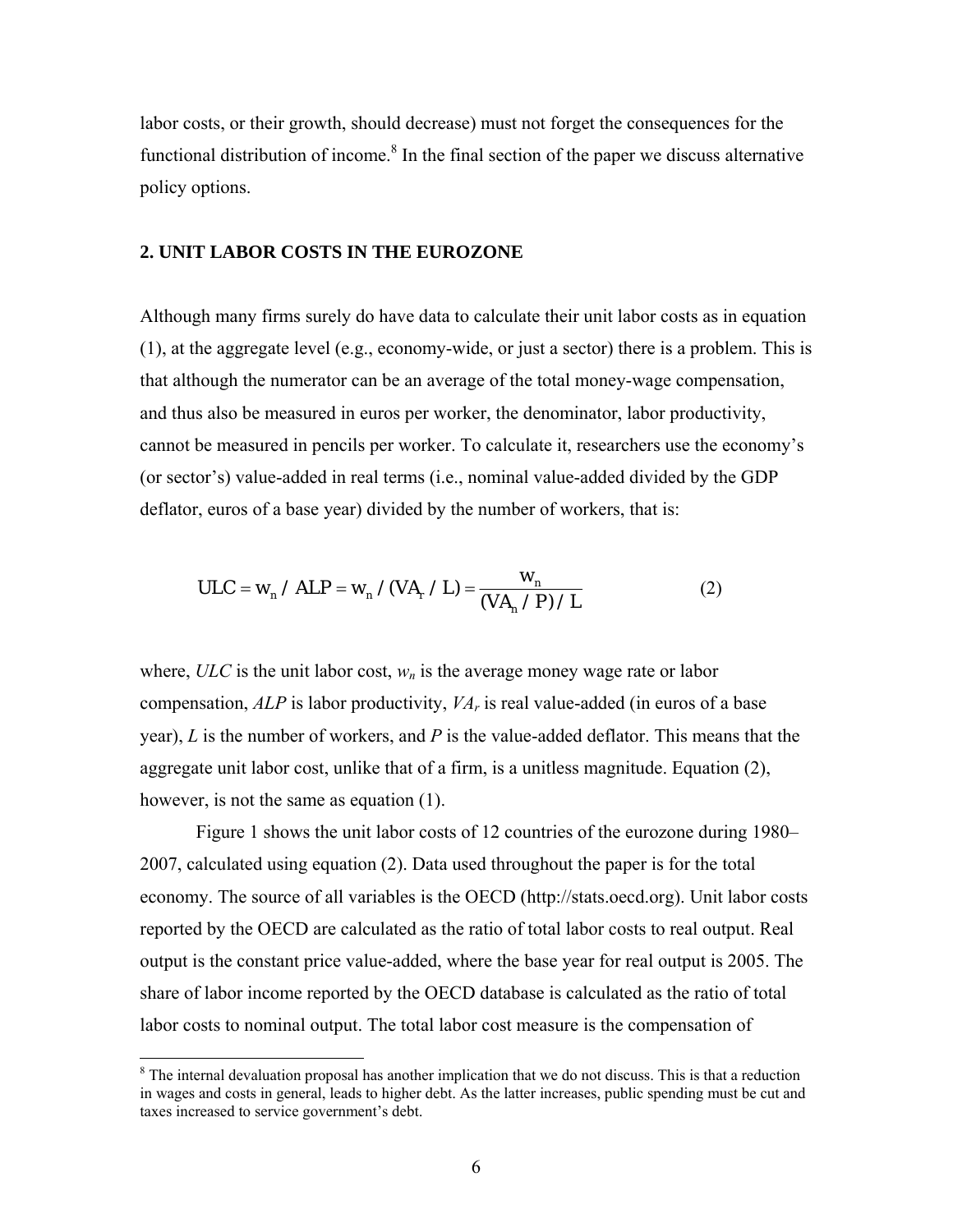employees adjusted for self-employment. The two are used to back out the price deflator used in the calculation of unit labor costs.

The figure shows that unit labor costs have increased in all countries without exception, in some cases by a factor of 15 (e.g., Greece). The ratio of the 2007 value to the one for 1980 for Portugal is 9.5 (corresponding to an average annual growth rate of 8.45%); for Spain and Italy, 4.7 and 4.5 (or an average annual growth rate of 5.31% and 5.07%, respectively); and for Ireland 3.5 (corresponding to an average annual growth rate of 3.64%). The lowest increases were registered by Germany and the Netherlands, where the ratios are 1.6 and 1.7, respectively (average annual growth rate of 1.21% and 1.55%, respectively).





**Source:** OECD and authors' estimates

**Note:** AUT-Austria, BEL-Belgium, FIN-Finland, FRA-France, GER-Germany, GRC-Greece, IRL-Ireland, ITA-Italy, LUX-Luxembourg, NLD-Netherlands, PRT-Portugal, ESP-Spain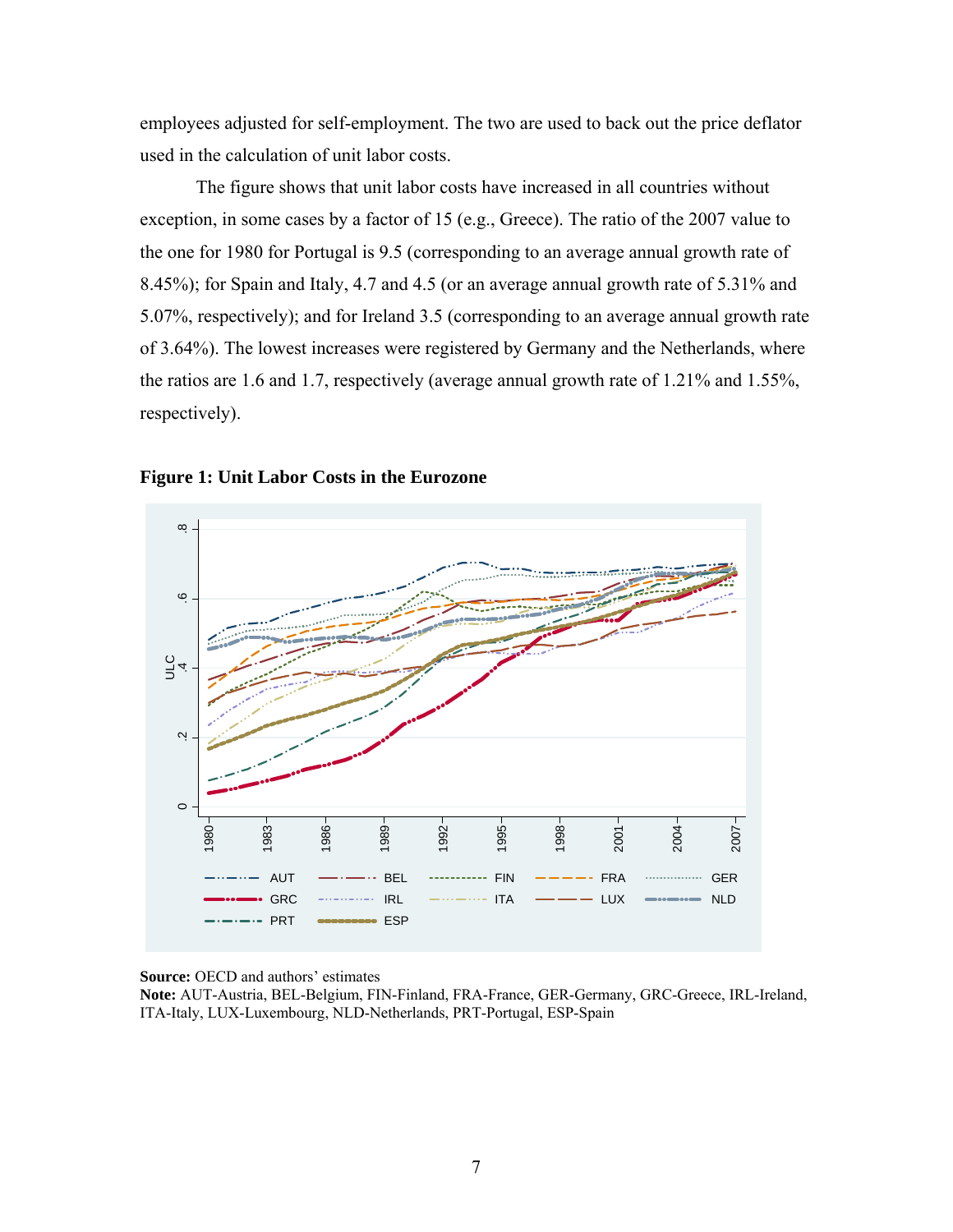Under the standard interpretation of unit labor costs, the reason behind their increase is the fact that workers' nominal compensation grew faster than labor productivity. Unfortunately, there is no data on nominal labor compensation for 1980– 1995 for Greece, Ireland, Luxemburg, and Portugal. For the other countries, the highest ratios of the 2007 value with respect to that of 1980 are for Finland (4.3 times, corresponding to an average annual growth rate of 5.57%), Italy (5.2 times or an average annual growth rate of 6.33%), and Spain (5.4 times, or an average annual growth rate of 6.43%); the lowest is for Germany (2 times, which translates into an average annual growth rate of 2.66%). Since 1995 (data available for all countries), the highest increases took place in Greece (ratio of the 2007 to the 1995 value is 2.2 and the average annual growth rate over the same period is 6.7%), Ireland (ratio is 1.91, or an average annual growth rate is 5.54%), and Portugal (ratio is 1.66 or the average annual growth rate is 4.31%). Labor productivity, on the other hand, grew significantly less in all countries. We discuss this later in more detail, but it is important to remark now that labor productivity grew very fast in countries like Ireland or Portugal, in both cases significantly faster than in Germany.

Often, however, comparisons are made relative to a country. To do this, since all data is in euros, we simply divide the unit labor costs (ULC), as calculated as in equation (2), for one country by that of the base country, which in our case we take to be Germany.

Figures 2a and 2b show the 11 countries' unit labor costs relative to that of Germany. The figures show that the relative unit labor costs of Greece, Ireland, Italy, Portugal, and Spain have increased systematically since 1980. Post-1995, all ULCs increase vis-à-vis that of Germany. The largest increases are those of Greece, Portugal, Ireland, Spain, and Italy (in this order).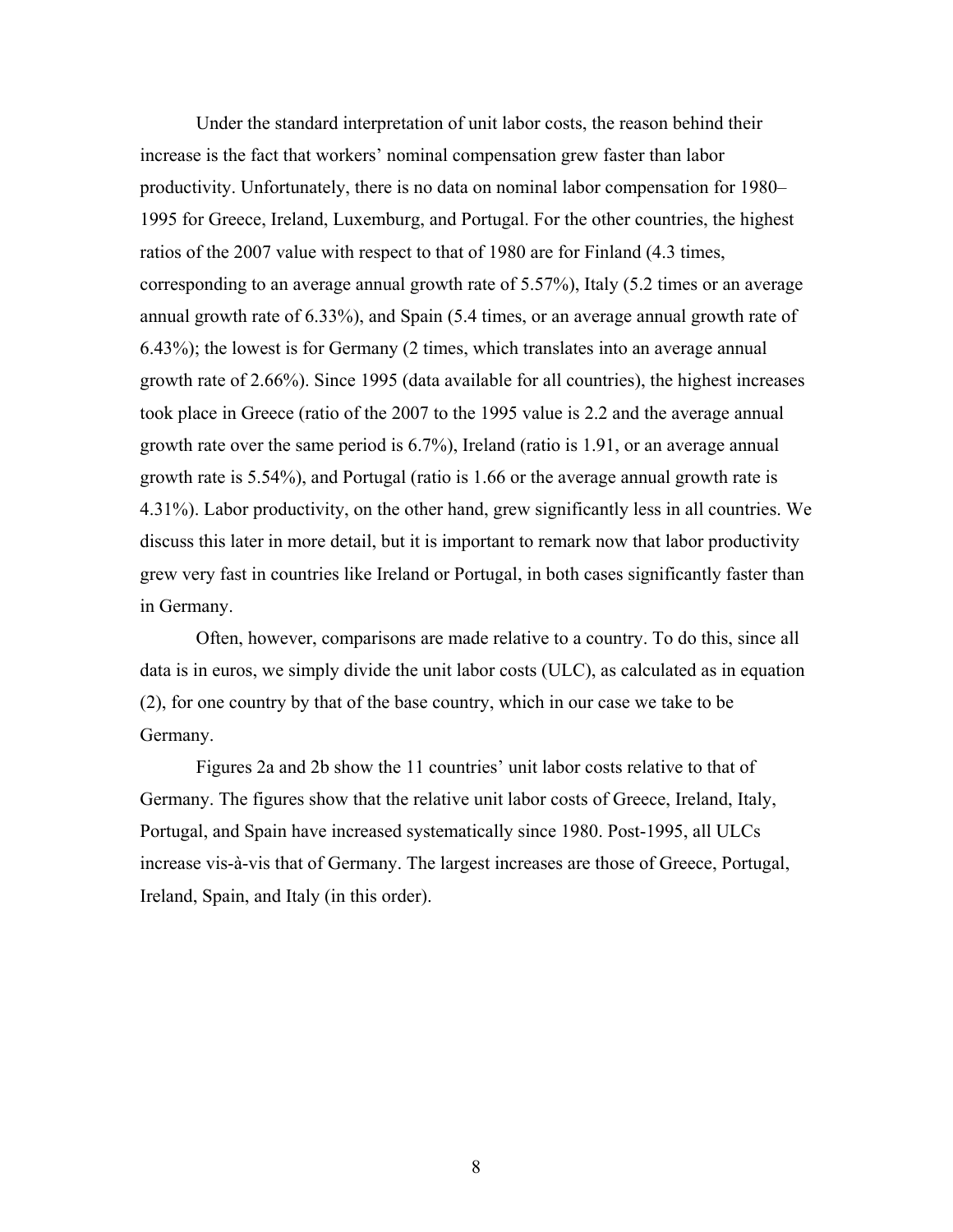

**Figure 2a: Unit Labor Costs relative to Germany**





**Source:** OECD and authors' estimates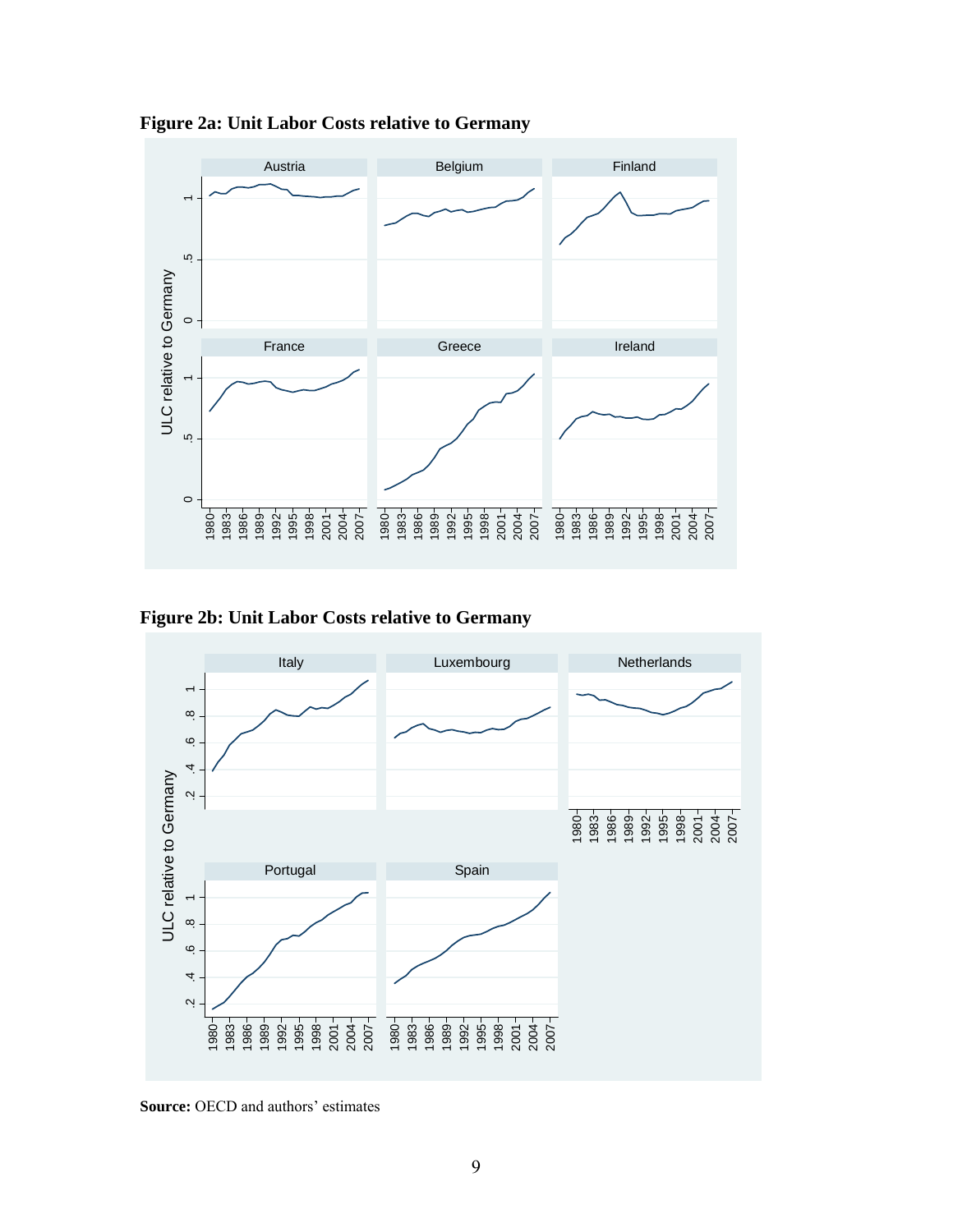We close this section by asking whether Germany should be the comparator. Often the southern European countries and Ireland are compared to Germany in terms of unit labor costs. However, this comparison is problematic, as their export baskets are significantly different. Using a data set covering 5,107 HS-6 digit products and 125 countries, Abdon et al. (2010) document complexity (a combination of diversification and ubiquity of the export basket) at the country and product levels. Germany is the second-most complex economy in the world, after Japan. And it is the second most diversified country after Italy: Germany exports 2,113 of the 5,107 products with revealed comparative advantage (Italy exports with 2,241 products revealed comparative advantage). Moreover, Germany exports significant shares of total world exports of the top ten most complex products (e.g., cumene (6.2%), methacrylic acid (31.6%), carbide tool tips (14.7%), photo, cine laboratories equipment (16%), hexamethylenediamine (2.9%), electronic measuring and controlling apparatus (17.4%), laser, light, and photon beam process machine tools (17%), sheet, plates, rolled of thickness 4.75mm plus, of iron or steel or other alloy steel (26.8%)). This means that, even though these products are tradable, their exports are concentrated in a very small group of countries, to which Germany belongs (together with Japan, Sweden, Switzerland, the United States, Finland, and the United Kingdom). Probably these countries exert significant market power. This also means that Ireland, Spain, Portugal, and Greece do not compete directly with Germany in many products that they export and hence comparing their aggregate unit labor costs and drawing conclusions is probably misleading. Ireland, 12th in the complexity ranking (it exports only 421 products with revealed comparative advantage), is closer to the Netherlands (ranked 13th) and to the Czech Republic (14th); Spain is ranked 28th (it exports 1,747 products with revealed comparative advantage), at the level of countries such as Korea (22nd), Italy (24th), Mexico (29th) or Brazil (31st); Greece is ranked 52nd (it exports 1,060 products with revealed comparative advantage) and Portugal 53rd (it exports 1,188 products with revealed comparative advantage), close to China (51st).

 $9<sup>9</sup>$  The number of products exported with revealed comparative advantage reported here is the average number of products that the country exported with revealed comparative advantage during 2001–2007.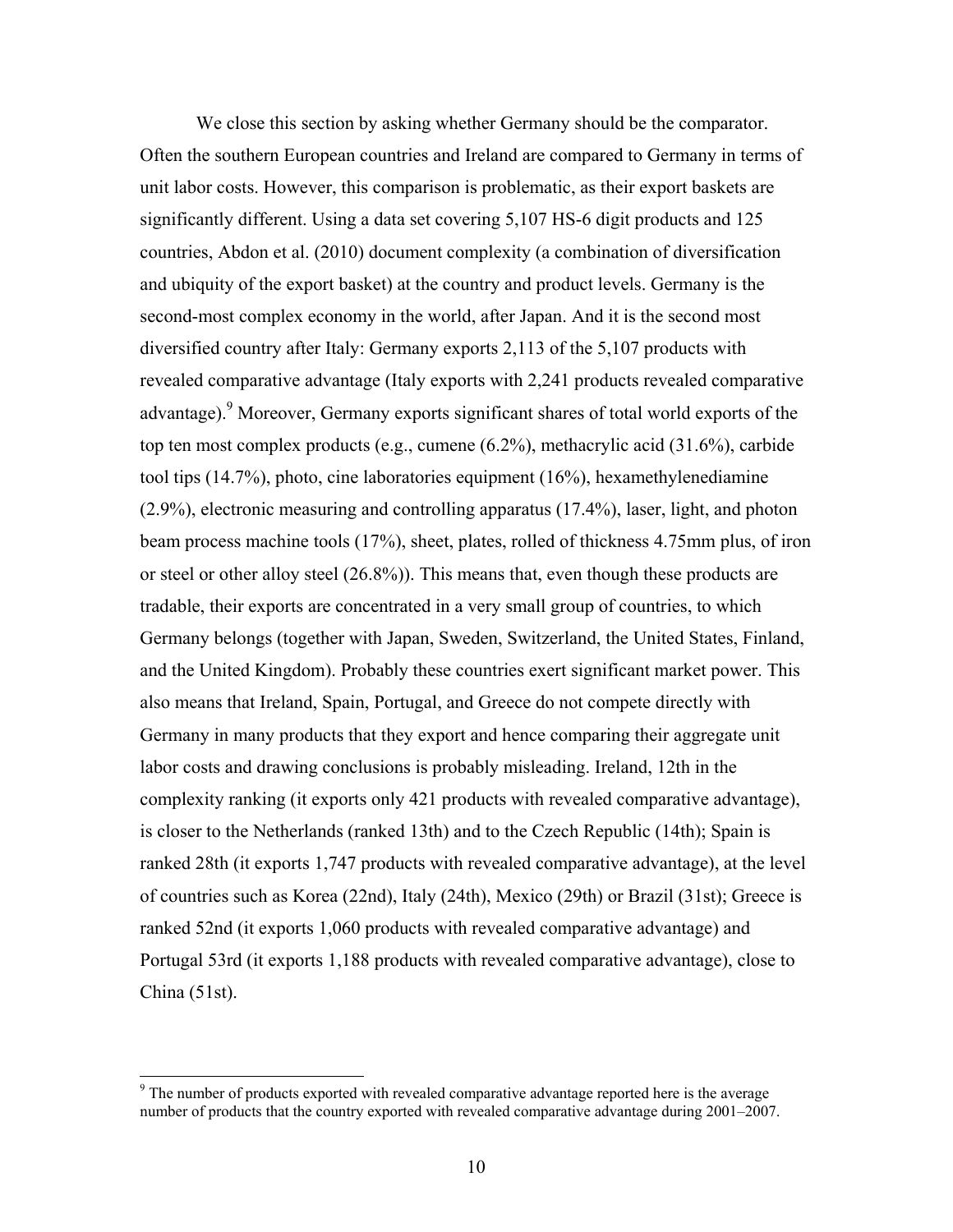If we increase the number of products exported with revealed comparative advantage to the top 100 most complex, Germany's exports of these products represent 18% of world exports, against Ireland's 0.81%, Spain's 0.89%, Greece's 0.02%, and Portugal's 0.04% (see appendix table 1). Finally, while German exports are concentrated in the most-complex products of the complexity scale (the top 100 most complex products represent 7.93% of the country's total exports), and as the complexity level declines, the shares become smaller (the least-complex export group represents 3.5% of Germany's exports); in the case of Greece and Portugal, their exports are concentrated in the least-complex groups (33.1% and 21.7%, respectively, of their total exports belong to the least-complex group), and their export shares (by complexity groups) are similar to those of China (see appendix table 2). If China were the correct comparator, then perhaps the situation of the European countries would be significantly worse.

We believe that this is where the real problem of the peripheral countries lies. Their lack of competitiveness vis-à-vis Germany is not due to the fact that they are expensive (their wage rates are substantially lower), or that labor productivity has not increased. The problem is that they are stuck at middle levels of technology and they are caught in a trap. Reducing wages would not solve the problem.

#### **3. UNIT LABOR COSTS AND INCOME DISTRIBUTION**

Equation (2) can be written as:

$$
ULC = \frac{W_n}{(VA_n / P) / L} = \left(\frac{W_n L}{VA_n}\right) P = \left(\frac{\text{Total labor Composition}}{VA_n}\right) P = s_i^n * P \tag{3}
$$

This shows that the aggregate unit labor cost is nothing but the economy's labor share (a unitless magnitude),  $s_i^n$ , times the price deflator (also unitless). This is because: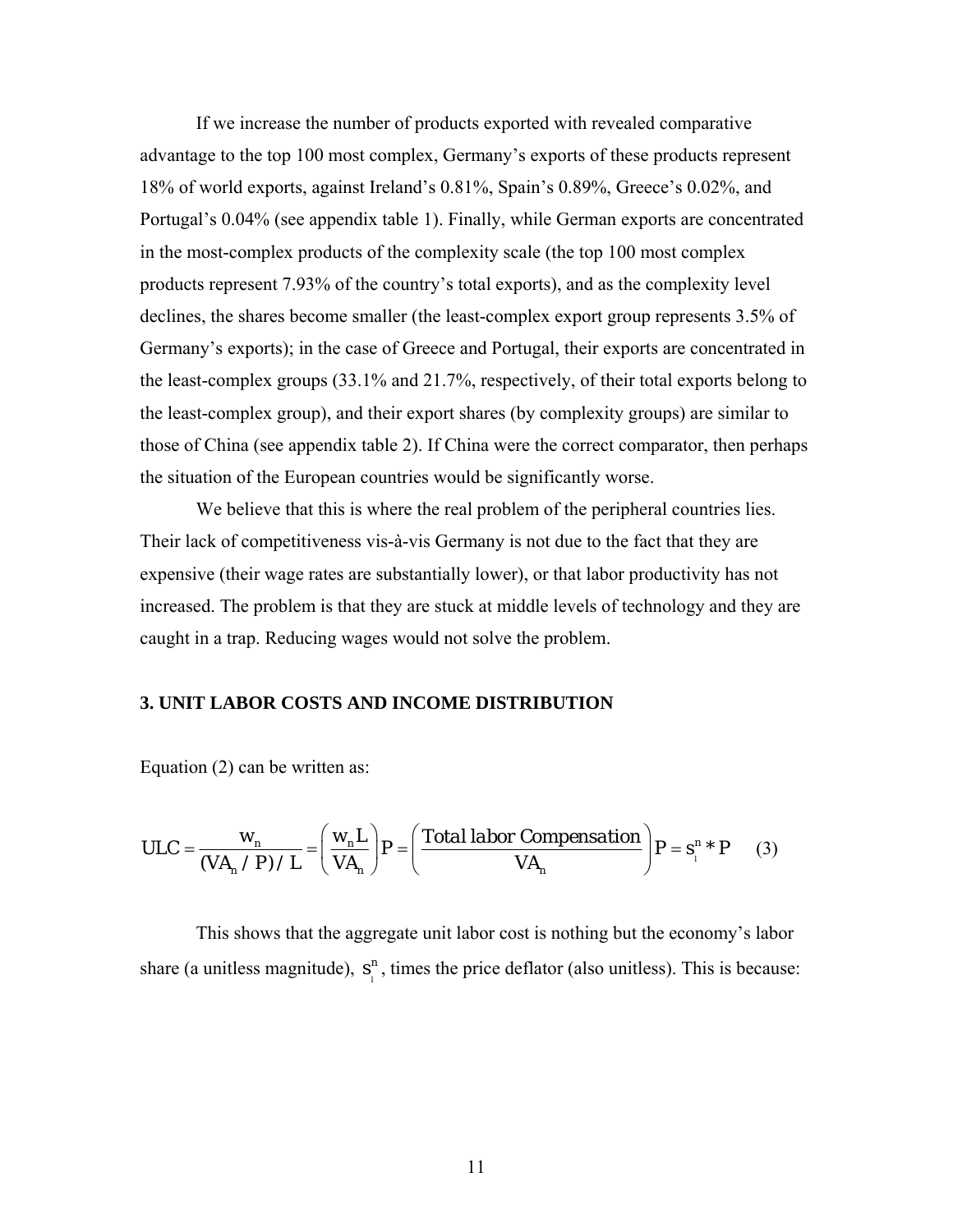$$
VA_n \equiv W_n + \prod_n \equiv w_n L + r_n K
$$
  

$$
1 = \left(\frac{w_n L}{VA_n}\right) + \left(\frac{r_n K}{VA_n}\right) \equiv s_i^n + s_k^n
$$
 (4)

where,  $VA<sub>n</sub>$  is the nominal value-added and it equals (consistent with the National Accounts' data) the total nominal wage bill/labor compensation  $(W_n)$  plus total profits  $(\Pi_n)$ .  $W_n$  can be expressed as the product of the average nominal wage rate  $(w_n)$  and number of workers (*L*), and total profits can be expressed as the product of the ex post nominal profit rate  $(r_n)$  times the capital stock  $(K)$ .  $s_i^n \equiv (w_n L / V A_n)$  is the share of labor in total output (both in nominal terms) and  $s^n_{\mu} = (r_n K / V A_n)$  is the share of capital in total output (both in nominal terms). By definition, they add up to 1. This implies that a discussion of aggregate unit labor costs automatically entails a discussion of the functional distribution of income.<sup>10</sup>

Figures 3a and 3b show the two components of the aggregate unit labor cost, namely, the labor share and the price deflator for the 12 countries. The figure shows that between 1980 and 2007, the labor share has declined in Austria, Finland, France, Germany, Ireland, Italy, Luxembourg, the Netherlands, and Spain. This implies that in these nine countries, the share of capital in total value-added increased. In Belgium and Portugal, it has remained almost constant; only Greece's labor share does display an upward trend (the ratio of the 2007 to the 1980 values is 1.15. Greece started with the lowest labor share of all 12 countries in 1980, below 0.6). On the other hand, the 12 price deflators display a marked upward trend that compensates the constancy or decline of the labor share. This indicates that, except in Greece, the overall upward trend of the unit labor cost shown in figure 1 is, exclusively, the result of the increase in the price deflator.

 $10$  The OECD database notes that, "the division of total labor costs by nominal output is sometimes also referred to as a real unit labor cost—as it is equivalent to a deflated unit labor cost where the deflator used is the GDP implicit price deflator for the economic activity (i.e., sector) concerned." Available at http://stats.oecd.org/mei/default.asp?lang=e&subject=19.We find this reference somewhat misleading because it confuses the reader with the possibility that unit labor costs can be calculated and analyzed in "real" terms, and because it ignores the implications for the functional distribution of income.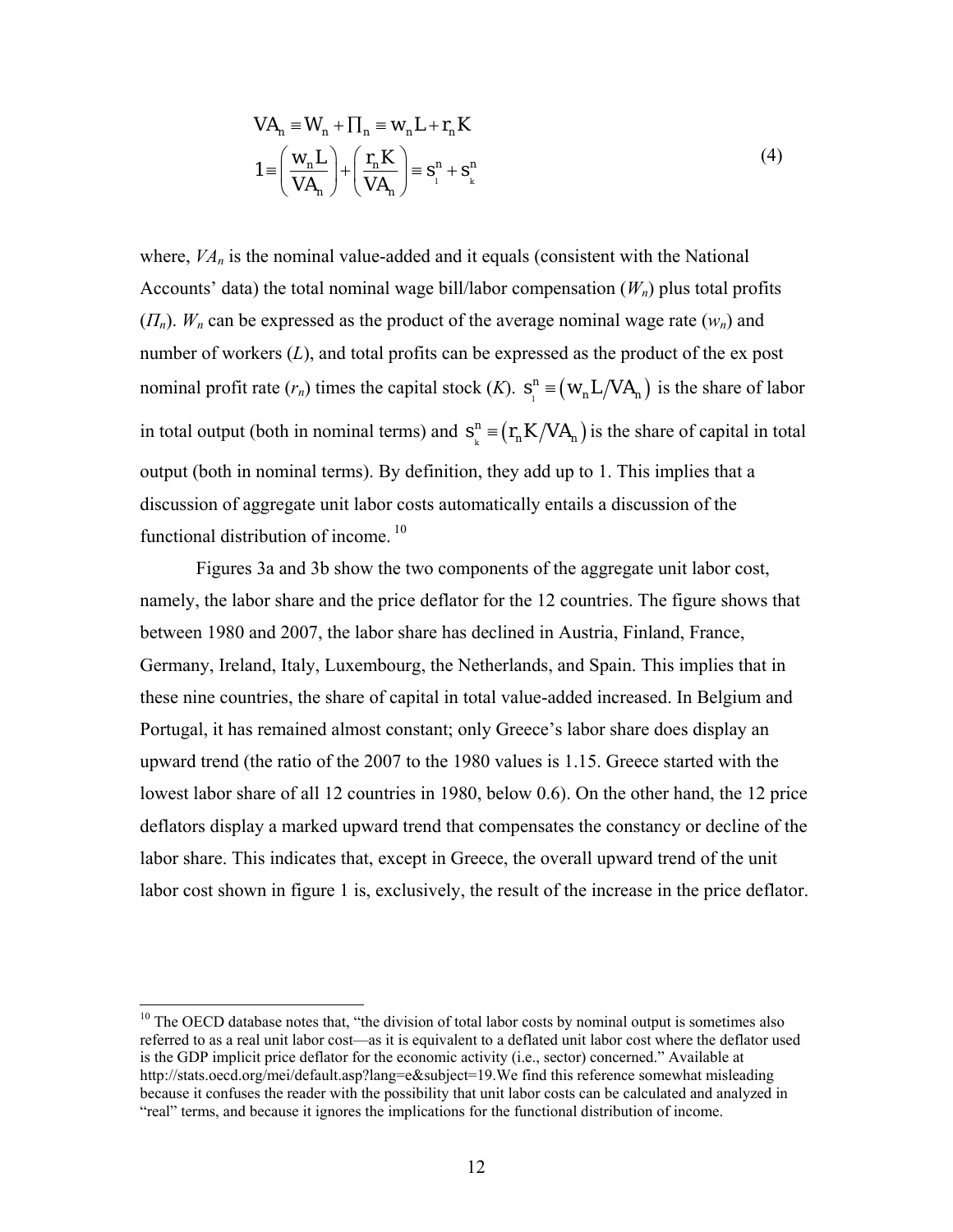

**Figure 3a: Unit Labor Costs Decomposed** 

## **Figure 3b: Unit Labor Costs Decomposed**



**Source:** OECD and authors' estimates

**Note:** The labor share and ULC are shown on the left-hand side axis. The price index is shown on the righthand axis.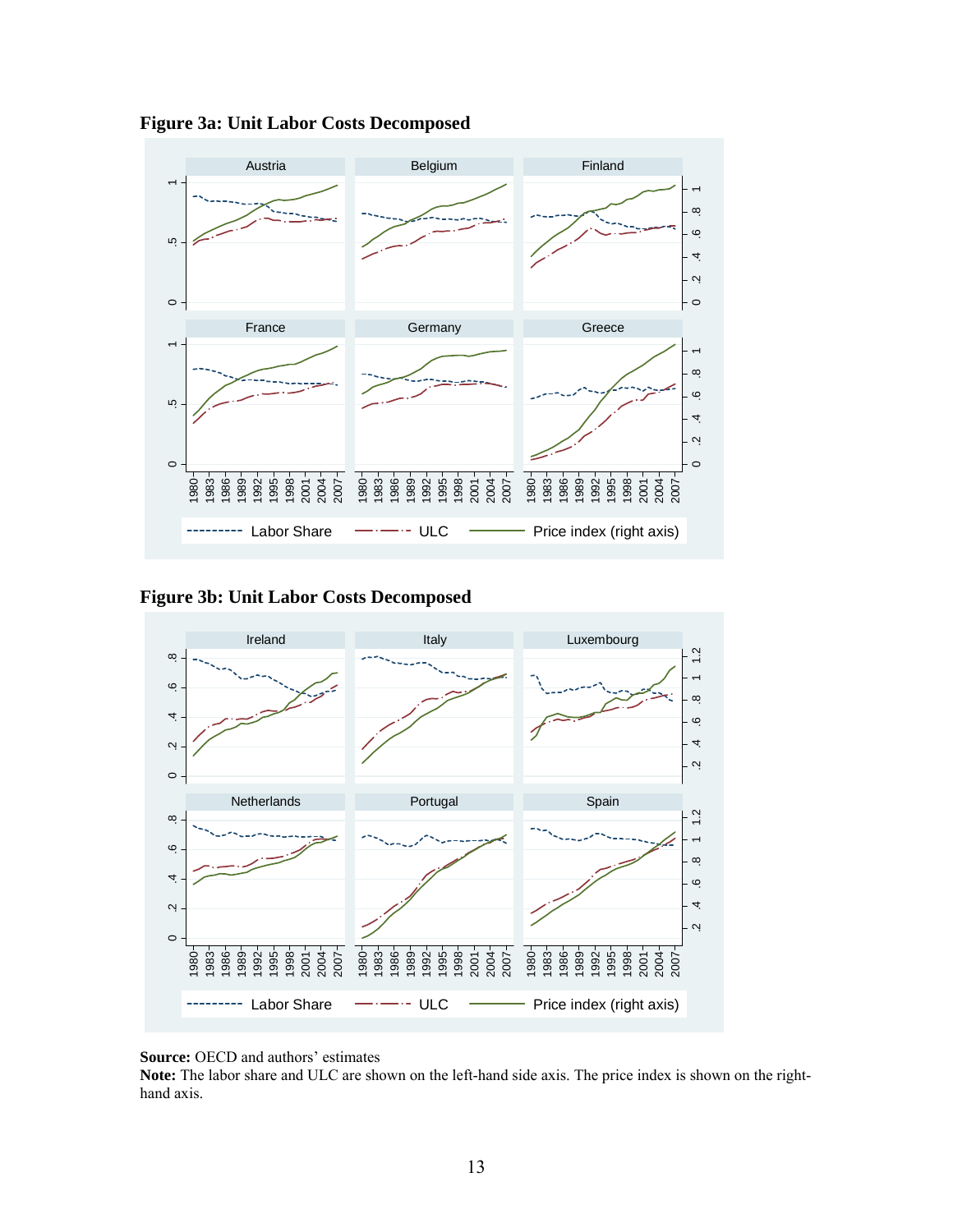Why does this discussion matter? First of all, there is a question of interpretation. While at the firm level it is patently obvious what the unit labor cost measures, at the aggregate level it is less clear. Since it captures the economy's labor share, normative statements about the need to contain increases in unit labor costs to maintain competitiveness inevitably imply an increase in the share of capital. Except in Greece, where capital's share has declined, figure 4 shows a generalized increase in this share. In the case of Austria, it almost tripled during the period analyzed. This has important macroeconomic implications, analyzed in section  $5<sup>11</sup>$ 



**Figure 4: Capital Shares in the Eurozone, 1980=100** 

 This point has one implication. This is that if unit labor costs provide a measure of competitiveness from the "workers' side," there is no reason why one could not calculate a parallel measure of competitiveness from the "capital side." We can call it unit capital cost, and calculate it as the ratio of the nominal profit rate to capital productivity. This

**Source:** OECD and authors' estimates

<sup>&</sup>lt;sup>11</sup> This holds at any level of aggregation—national, sector, industry, or firm. It does not involve any assumption about the production structure or the nature of markets.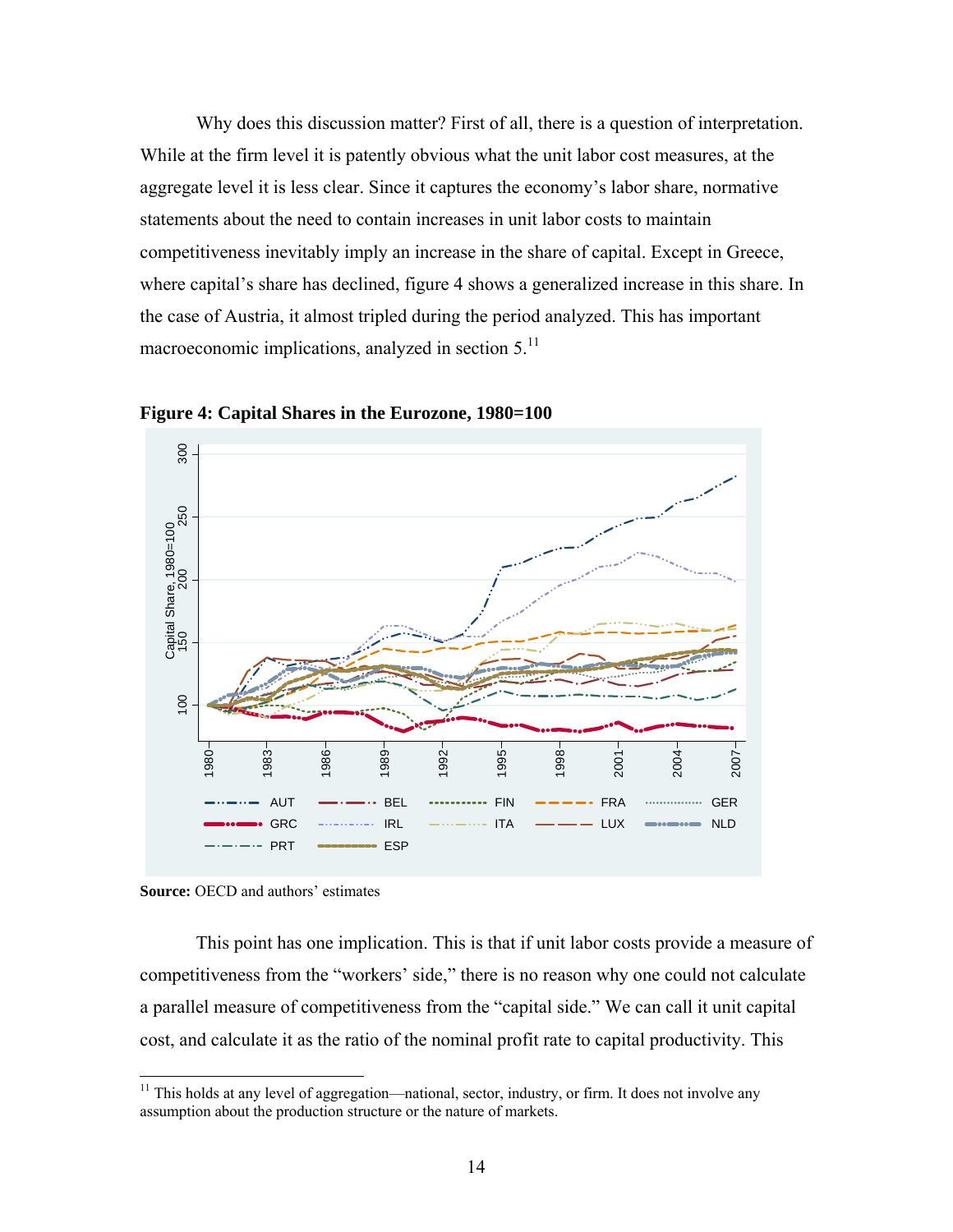has to be equal to the product of the capital share in total value-added times the price deflator, that is:

$$
UKC = \frac{r_n}{(VA_n/P)/K} = \left(\frac{r_n K}{VA_n}\right) P = \left(\frac{\text{Total capital compensation}}{VA_n}\right) P = s_k^n * P
$$
 (5)

where, *UKC* is the unit capital cost,  $r_n$  is the ex post nominal profit rate,  $VA_n$  is nominal value-added, and *K* is the capital stock.

Figure 5 shows that unit capital costs have increased in all eurozone countries. Marquetii (2003) documented that, over the long run, capital productivity displays a declining trend. Moreover, Glyn (1997) showed that profit rates also display a long-term tendency to decline. This means increasing unit capital costs are the result of a faster decline in capital productivity than in the profit rate.

Given that both unit labor and capital costs are measures of the cost structure, the key question is: which one of the two has increased faster? Unit labor costs put the burden of adjustment on workers. Table 1 shows that increase in unit labor and capital labor costs for all 12 countries, for the whole period 1980–2007 and for the subperiod 1995–2007. The results are very clear: in all countries, except in Greece, unit capital costs increased faster than unit labor costs. While the difference between the two variables varies across countries, the results indicate that the "loss of competitiveness" by some countries in the eurozone is not just a question of nominal wages increasing faster than labor productivity: in all countries, nominal profit rates decreased at a slower pace than in capital productivity.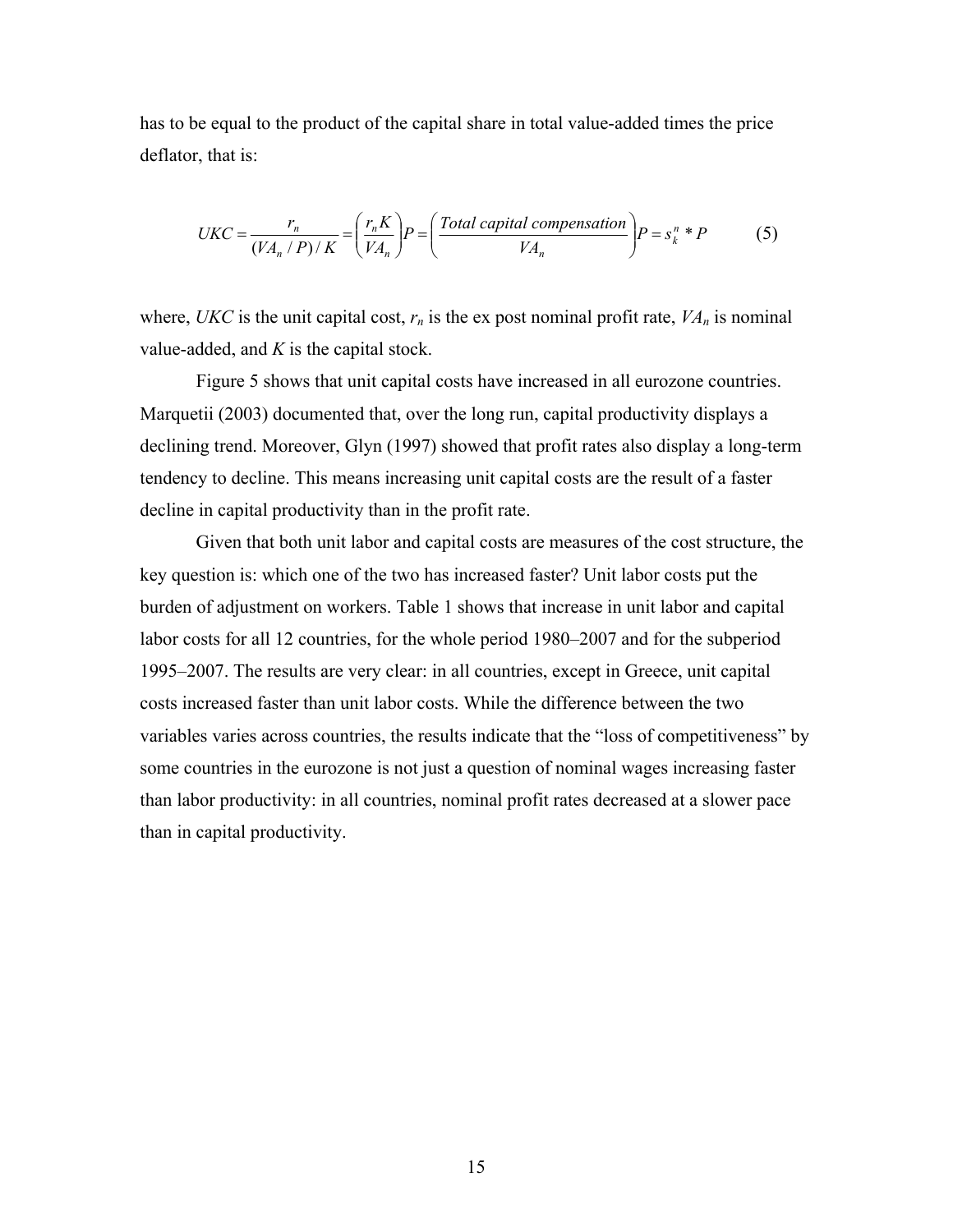**Figure 5: Unit Capital Costs in the Eurozone** 



**Source:** OECD and authors' estimates

| Table 1: Unit Labor Costs and Unit Capital Costs in the Eurozone in 2007 relative |  |
|-----------------------------------------------------------------------------------|--|
| to the Respective Levels in 1980 and 1995                                         |  |

|                    | 2007 relative to 1980 |            | 2007 relative to 1995 |            |
|--------------------|-----------------------|------------|-----------------------|------------|
| Country            | <b>ULC</b>            | <b>UKC</b> | <b>ULC</b>            | <b>UKC</b> |
| Austria            | 1.46                  | 5.39       | 1.02                  | 1.55       |
| <b>Belgium</b>     | 1.92                  | 2.73       | 1.18                  | 1.32       |
| Finland            | 2.18                  | 3.41       | 1.11                  | 1.33       |
| France             | 2.02                  | 3.98       | 1.17                  | 1.32       |
| Germany            | 1.38                  | 2.33       | 0.97                  | 1.24       |
| Greece             | 17.06                 | 12.10      | 1.61                  | 1.55       |
| <b>Ireland</b>     | 2.63                  | 7.02       | 1.40                  | 1.85       |
| <b>Italy</b>       | 3.80                  | 7.26       | 1.30                  | 1.53       |
| Luxembourg         | 1.88                  | 3.93       | 1.25                  | 1.58       |
| <b>Netherlands</b> | 1.51                  | 2.47       | 1.27                  | 1.44       |
| Portugal           | 8.94                  | 10.71      | 1.42                  | 1.44       |
| Spain              | 4.04                  | 6.85       | 1.40                  | 1.72       |

**Source: OECD** and authors' estimates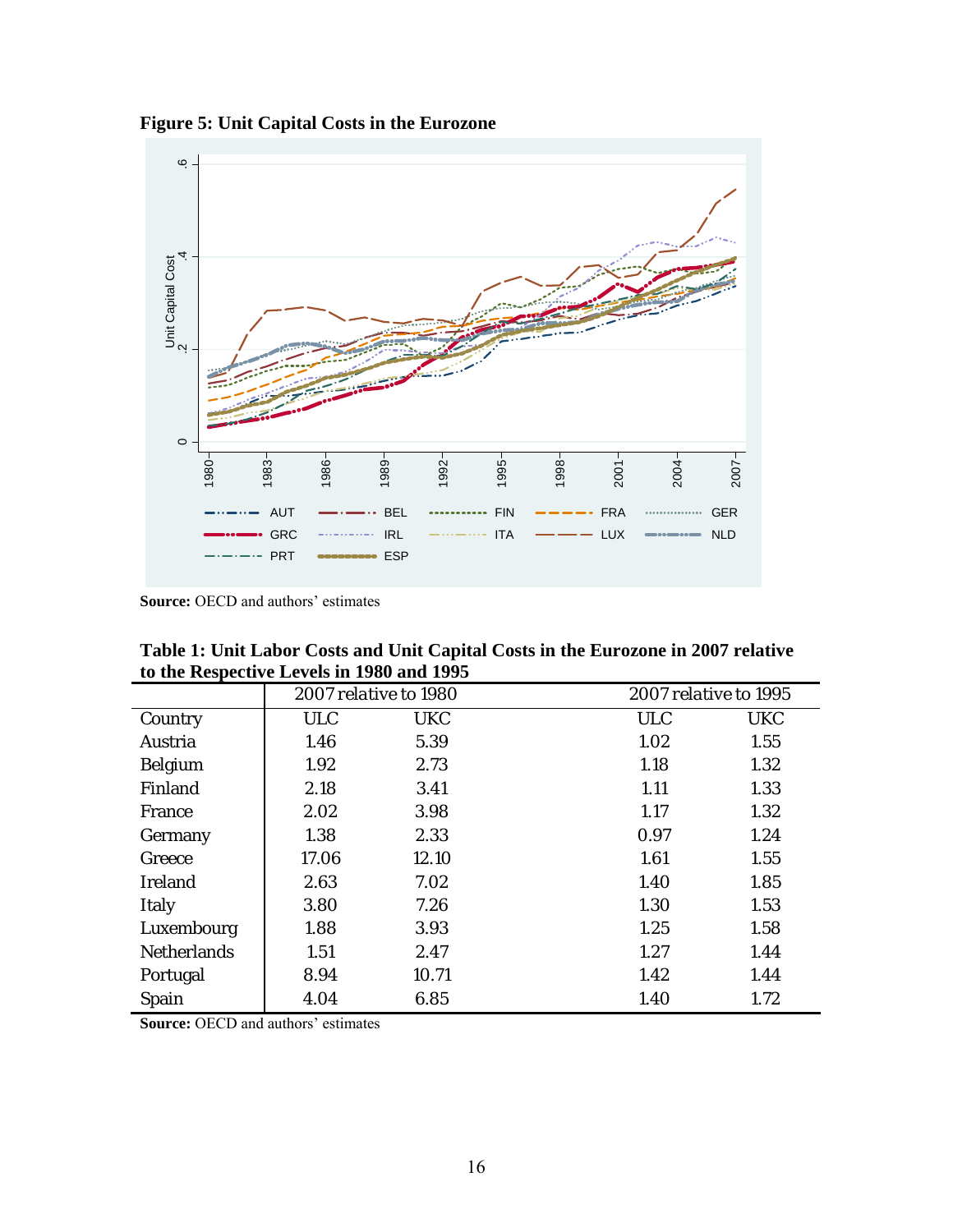Second, the problem with the use of unit labor costs as a policy variable is that they consider the question of competitiveness from the firm's angle. Workers do care about unit labor costs because the viability of the firm is at stake, but they also care about their *real* wage rate—that is, the buying power of their money wage rate across time and not about the firm's unit labor costs. This poses the problem that, at times, analyses of unit labor costs and real wages may send different signals, interpreted differently by firms and workers.

It is possible that both variables move in such a way that firms and workers see themselves as losing their positions (e.g., unit labor costs increasing and real wage rates being stagnant or even decreasing), or that one variable moves favorably for the corresponding group while the other variable moves unfavorably. When this happens, a conflict between labor and capital is unavoidable. This is probably happening in many countries today.

How have real wage rates evolved in the eurozone since 1980? Since we do not have data for real wages before 1995, we use real average labor compensation (ALC) and assume that real wages follow the same pattern as the real ALC because wages are a major component of the latter. Labor productivity is calculated as real output (gross value-added) divided by the total number of employed persons. Real average labor compensation (real ALC) is obtained by dividing the nominal average labor compensation by the consumer price index (CPI). Data on nominal average labor compensation and labor productivity are for the total economy and are taken from the OECD.

Table 2 provides a comparison between real ALC and ULC. In all countries for which data is available, we see that during 1980–2007, ULCs increased faster than real ALC. This is also true for the subperiod 1995–2007, except for Austria and Finland.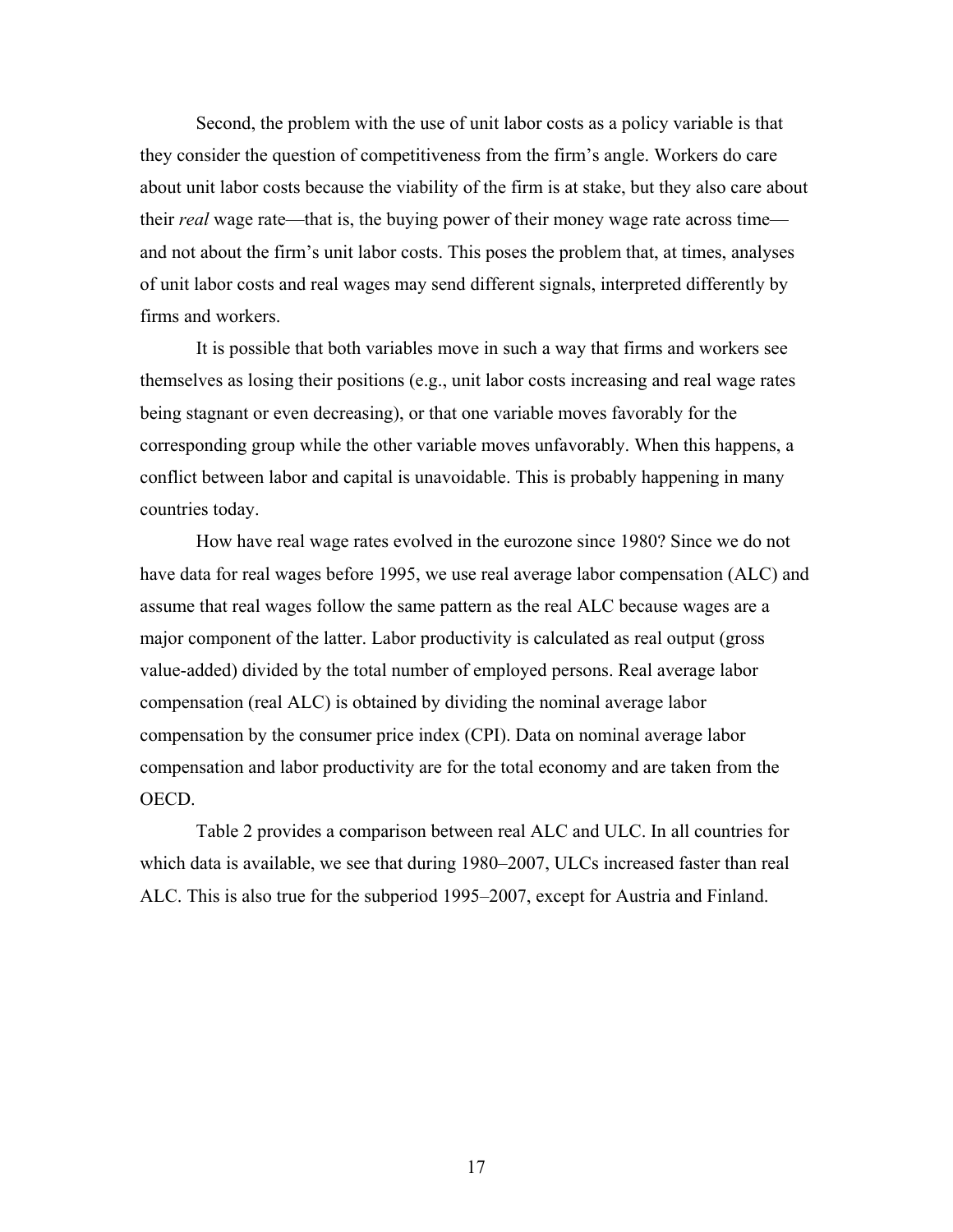| <b>Relative to 1980=100</b> |                 |                                                                                                                                                                                | <b>Relative to 1995=100</b> |                 |            |  |  |  |
|-----------------------------|-----------------|--------------------------------------------------------------------------------------------------------------------------------------------------------------------------------|-----------------------------|-----------------|------------|--|--|--|
| <b>Country</b>              | <b>Real ALC</b> | <b>ULC</b><br>country<br>1.457<br>Austria<br>1.915<br><b>Belgium</b><br>2.184<br>Finland<br>2.024<br>France<br>1.382<br>Germany<br>17.056<br>Greece<br>2.627<br><b>Ireland</b> |                             | <b>Real ALC</b> | <b>ULC</b> |  |  |  |
| Austria                     | 1.257           |                                                                                                                                                                                |                             | 1.025           | 1.025      |  |  |  |
| <b>Belgium</b>              | 1.293           |                                                                                                                                                                                |                             | 1.089           | 1.185      |  |  |  |
| Finland                     | 1.715           |                                                                                                                                                                                |                             | 1.219           | 1.110      |  |  |  |
| <b>France</b>               | 1.263           |                                                                                                                                                                                |                             | 1.129           | 1.174      |  |  |  |
| Germany                     | 1.102           |                                                                                                                                                                                |                             | 0.951           | 0.972      |  |  |  |
| Greece                      |                 |                                                                                                                                                                                |                             | 1.370           | 1.612      |  |  |  |
| Ireland                     |                 |                                                                                                                                                                                |                             | 1.299           | 1.397      |  |  |  |
| <b>Italy</b>                | 1.232           | 3.802                                                                                                                                                                          | <b>Italy</b>                | 1.021           | 1.302      |  |  |  |
| Luxembourg                  |                 | 1.880                                                                                                                                                                          | Luxembourg                  | 1.128           | 1.247      |  |  |  |
| <b>Netherlands</b>          | 1.076           | 1.513                                                                                                                                                                          | <b>Netherlands</b>          | 1.127           | 1.265      |  |  |  |
| Portugal                    |                 | 8.936                                                                                                                                                                          | Portugal                    | 1.178           | 1.419      |  |  |  |
| Spain                       | 1.212           | 4.038                                                                                                                                                                          | Spain                       | 1.005           | 1.395      |  |  |  |

#### **Table 2: Real ALC and ULC**

Figures 6a and 6b show both real wage rates and labor productivity for the 12 countries. The evidence shows that in all of them, except in Greece and Portugal, labor productivity grew faster.<sup>12</sup> In some cases, like Germany and the Netherlands, the difference is very high. It is worth noting that these two countries registered the smallest increase in real wages during 1980–2007: the ratio between the 2007 and the 1980 values of real ALC are 1.10 and 1.07, respectively (which translates into very small average annual increases of 0.36% and 0.27%, respectively).<sup>13</sup> For the whole period, the highest increases in labor productivity took place in Ireland. Finally, we note that in the cases of Greece and Portugal, while it is true that both real and nominal average labor compensation grew faster than labor productivity during 1995–2007, the latter variable grew significantly, especially in Greece, which registered the second highest increase (after Ireland's), with a ratio between the 2007 and 1995 values of 1.33, higher than those registered by the Netherlands (1.16) and Germany (1.17) for the same period.<sup>14</sup>

 $12$  For Greece, Ireland, Luxemburg, and Portugal the comparison is for a shorter period due to lack of data on both variables for the complete period.

<sup>&</sup>lt;sup>13</sup> It is important to note that Germany has registered small increases in both real wages and in productivity. Cheap labor from Eastern Europe helped hold down costs.

 $14$  We must add that the confusion between equations (1) and (2) noted at the start of section 2 affects policy discussions of inflation. For example, Posner (2010) regresses UK inflation on the four-quarter lead of annual growth in unit labor costs and argues that an empirical regularity of the UK economy is that unit labor costs are a significant predictor of inflation. This is hardly a surprise since equation (3) above shows that, by construction, the economy's deflator (the consumer price index and the economy's overall deflator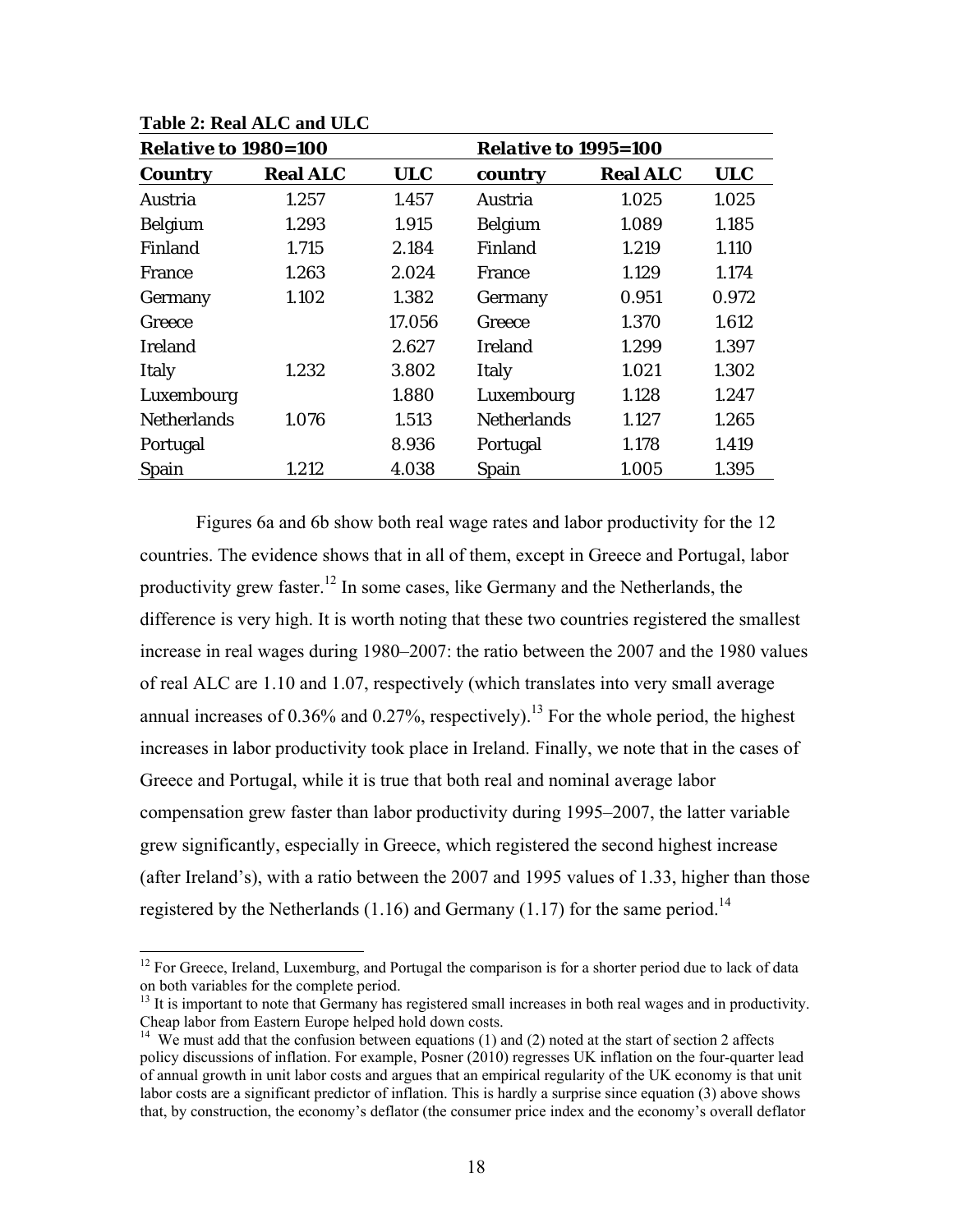

**Figure 6a: Real Average Labor Compensation and Labor Productivity** 





**Source:** OECD and authors' estimates

are highly correlated) is a component of the aggregate unit labor cost, in the sense that the aggregate unit labor cost cannot be calculated independently of the deflator. Equation (3) in growth rates is

 $\wedge$   $\wedge$  $ULC = s<sub>i</sub><sup>n</sup> + P$ . To the extent that labor shares do not vary much from one period to the next (i.e., their growth rate is close to zero), a regression of inflation on the growth rate of unit labor costs must show a good fit, with a coefficient close to unity. The divergence from unity will be due to the omission of the labor share from the regression. It is obvious from equation (1) that this problem would not occur with physical data, as prices do not appear in the construction of the unit labor cost.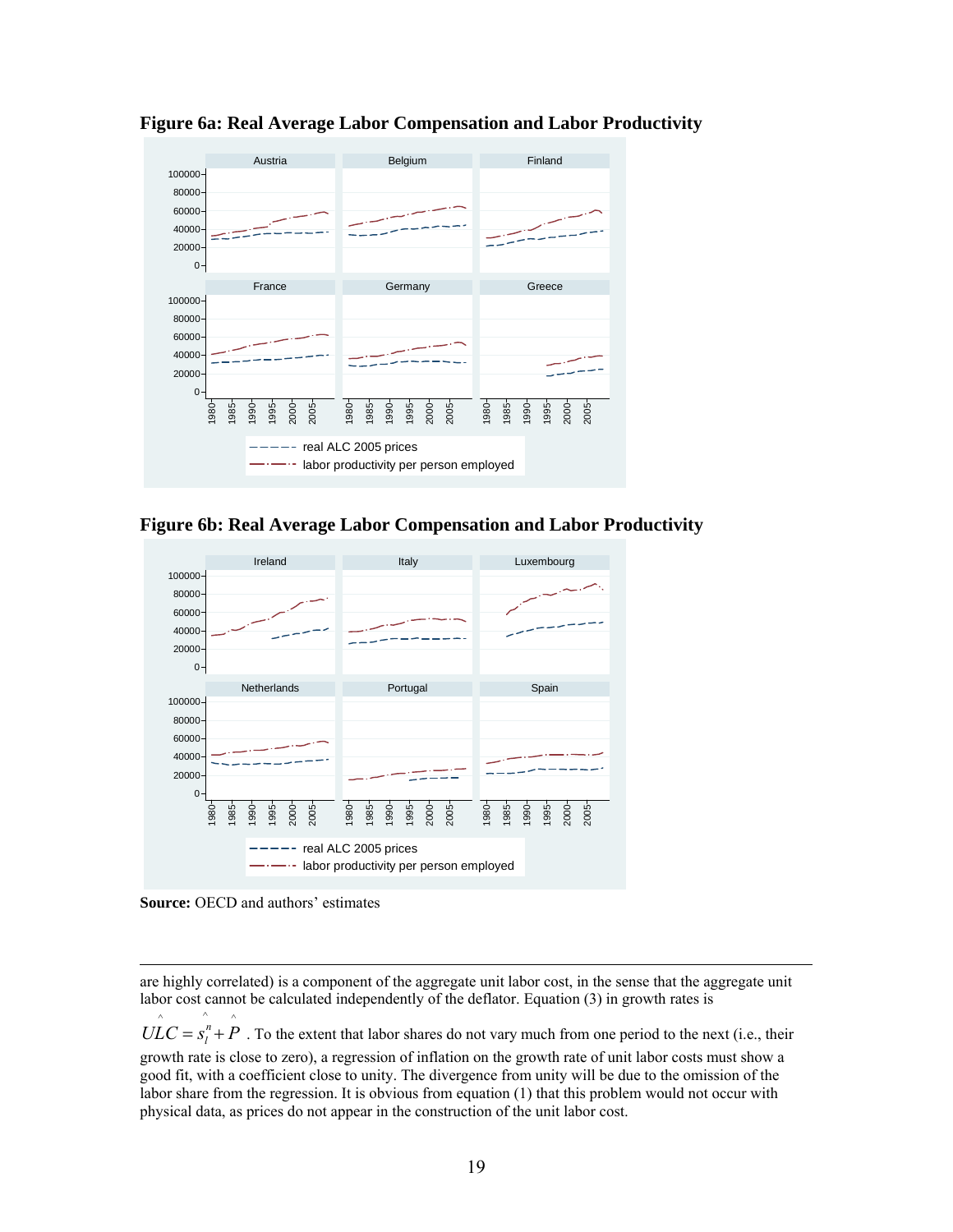# **4. THE RELATIONSHIP BETWEEN FIRM-LEVEL UNIT LABOR COSTS AND AGGREGATE UNIT LABOR COSTS**

While it is obvious that firms compete by trying to lower their unit labor costs (euros per pencil), countries do not compete by trying to lower their labor shares, at least consciously, although this is what calls for reductions in unit labor costs may effectively end up achieving. Nevertheless, one could ask if the aggregate unit labor cost is a good approximation to the average of the individual firms' unit labor costs. If the answer is yes, then it could be used to discuss competitiveness. If the answer is no, how misleading is it?

We can rewrite the aggregate labor share as a weighted average of the firms' labor shares as follows:

$$
s_l^n = \sum_{i=1}^k \left[ \left( \frac{p^i q^i}{\sum_{i=1}^k p^i q^i} \right) * s_l^i \right] = \sum_{i=1}^k \phi^{i} * s_l^i \tag{6}
$$

where,  $\phi^i$  is the share of firm *i's* value-added in total value-added, and  $s^i_j$  is the share of labor in firm *i's* value-added. Furthermore, recall that  $s_i^i$  is the ratio of labor compensation in firm *i* to value-added of firm *i*, that is,

$$
s_i^i = \frac{w_i I_i}{p_i q_i} = \frac{ulc_i}{p_i} \tag{7}
$$

where,  $w_i$  is the average labor compensation in firm *i*,  $l_i$  is the number of employees in firm *i*,  $p_i$  is the price charged by firm *i*,  $q_i$  is the quantity produced by firm *i*, and  $ulc_i$  is the unit labor cost of firm *i*. Equation (7) shows that the firm's labor share equals its unit labor cost divided by the selling price.

Combining equations  $(3)$ ,  $(6)$ , and  $(7)$ , the aggregate unit labor cost (ULC) can be written as follows: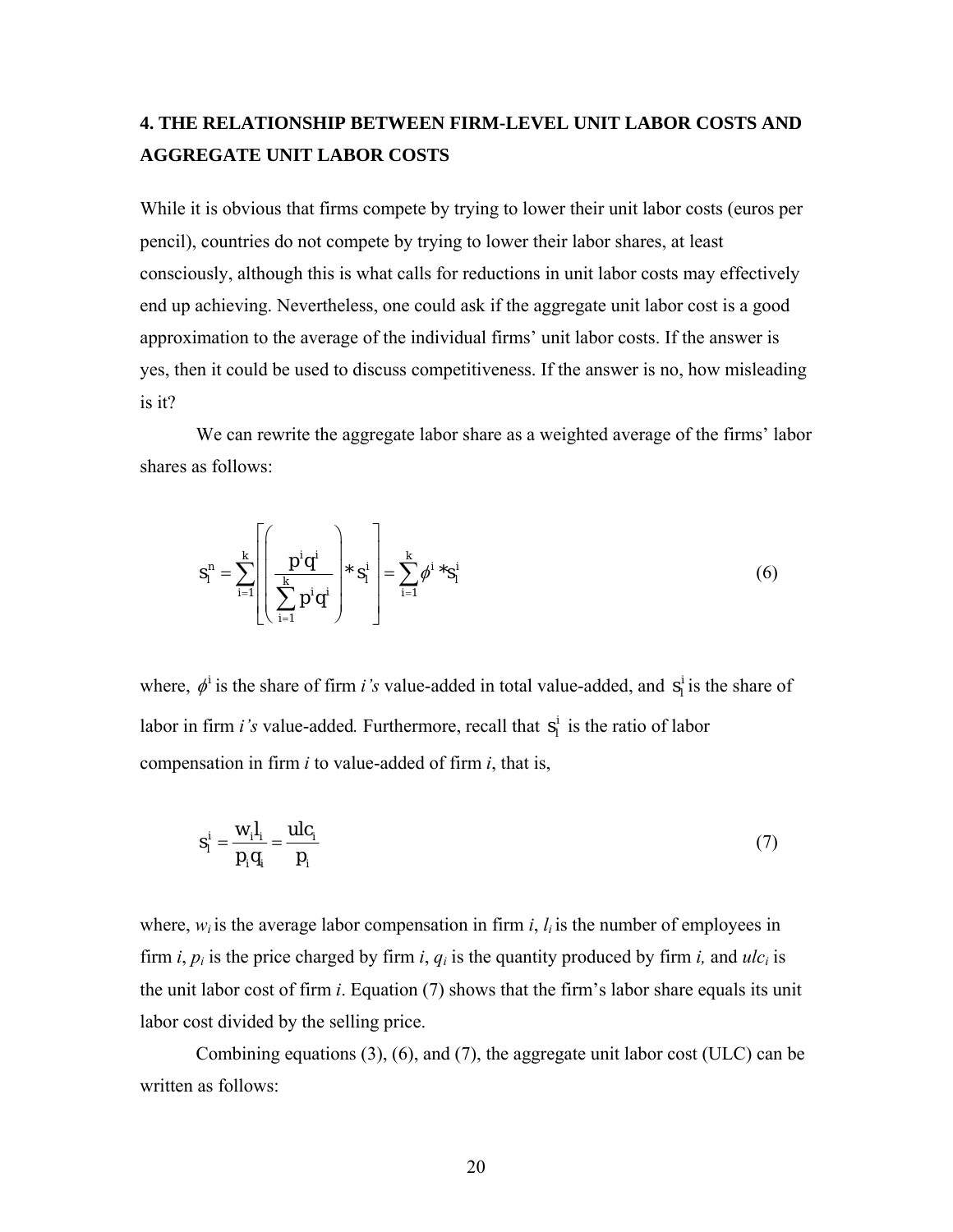$$
ULC = s_i^n * P = \left[ \sum_{i=1}^k \left\{ \left( \frac{p_i q_i}{\sum_{i=1}^k p_i q_i} \right) * s_i^i \right\} \right] * P = \left( \sum_{i=1}^k \phi^{i} * s_i^i \right) * P =
$$
\n
$$
\left( \sum_{i=1}^k \phi^{i} * \left( \frac{w_i l_i}{p_i q_i} \right) \right) * P = \left( \sum_{i=1}^k \phi^{i} * \left( \frac{u l c_i}{p_i} \right) \right) * P
$$
\n(8)

that is, as the product of the sum of the firms' labor shares (each weighted by its share in aggregate value-added) times the economy-wide price deflator. The firm's labor share can be written as the ratio of its unit labor cost divided by the unit price charged. Equation (8) shows that, indeed, the aggregate unit labor cost captures the firms' unit labor costs. However, the former is not just a weighted average of the latter i.e.,

$$
ULC \neq \left(\sum_{i=1}^{k} \phi^{i} * ulc_{i}\right)
$$
, as there are two other variables to be taken into account:

(i) aggregate price deflator  $(P)$ ; and (ii) price charged by each firm  $(p_i)$ .

Suppose that the entire economy could be divided into two sectors—tradables (T) and nontradables (NT). We can write equation (8) as follows:

$$
ULC = s_I^{n*} P = (\phi_T * s_I^T + \phi_{NT} * s_I^{NT}) * P
$$
\n(9)

where  $\phi_T$  and  $\phi_{NT}$  are the shares in value-added of the two sectors. Equation (8) then becomes:

$$
ULC = s_l^n * P = \left[ \phi_T * \left( \frac{ulc_T}{p_T} \right) + \phi_{NT} * \left( \frac{ulc_{NT}}{p_{NT}} \right) \right] * P \tag{10}
$$

As we saw earlier, aggregate unit labor costs increased in all 12 countries, and this was due to the increase in the aggregate price deflator (*P*), while the aggregate labor shares declined or were stable in 11 of the countries. The change in the aggregate labor share in this two-sector case is: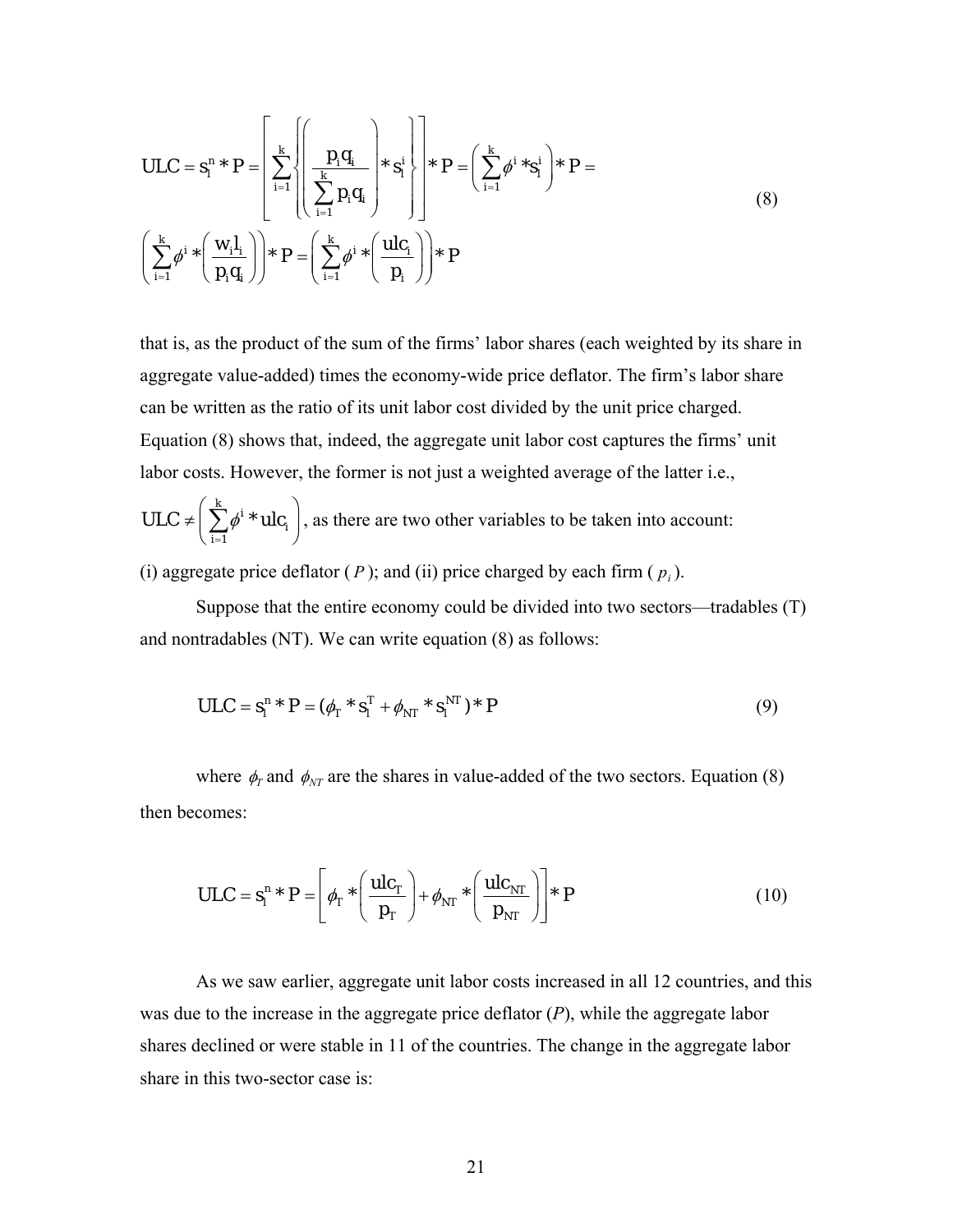$$
\Delta s_l^n = \Delta \phi_T \cdot s_l^T + \Delta \phi_{NT} \cdot s_l^{NT} + \phi_T \cdot \Delta s_l^T + \phi_{NT} \cdot \Delta s_l^{NT}
$$
\n(11)

where  $\Delta$  represents the change in the variable. What are some plausible explanations for the decline in the aggregate labor share? Equation (11) indicates that this decline had to be the result of either or a combination of the following:

(i) The sectors' labor shares  $(s_l^T, s_l^N)$  remain constant (so that  $(ulc/p)$  remains constant and does not affect  $\Delta s_l^n$ ). Returning to equation (11), with  $\Delta s_l^T = \Delta s_l^{NT} = 0$ ,  $\phi_T + \phi_{NT} = 1$ , and  $\Delta \phi_T + \Delta \phi_{NT} = 0$ , we can write the change in the aggregate labor share as:  $\Delta s_I^n = \Delta \phi_T * s_I^T + \Delta \phi_{NT} * s_I^{NT} = \Delta \phi_T * (s_I^T - s_I^{NT})$ . A decline in the aggregate labor share requires that  $\Delta \phi_T^*$  ( $s_I^T - s_I^{NT}$ ) < 0. There are two possible cases for this to happen: (a)  $\Delta \phi_T < 0$  with  $(s_I^T > s_I^{NT})$ ; or (b)  $\Delta \phi_T > 0$  with  $(s_I^T < s_I^{NT})$ . Assuming firms set prices as a markup  $(\mu_i)$  over unit labor cost, that is,

$$
p_i = (1 + \mu_i)ul_c \tag{12}
$$

combining equations (7) and (12), the share of labor is the inverse of the mark-up:

$$
s_i^l = \frac{ulc_i}{p_i} = \frac{1}{(1 + \mu_i)}
$$
(13)

Under the (plausible) assumption that the nontradable sector has a higher markup because it is the more protected of the two, equation (13) implies that the labor share of the nontradable sector is lower than that of the tradable sector, i.e.,  $s_l^T > s_l^{NT}$ , i.e., case (*a*) above. This would mean that the share of the nontradable sector in the economy's total value-added increased ( $\Delta \phi_{NT} > 0$ ), and, consequently, the share in total value-added of the sector with a lower markup (or with a higher labor share, i.e., the tradable sector) declined ( $\Delta \phi_T < 0$ ). In other words, what we should observe across the eurozone is a decline in the size of the tradable sector and an increase in that of the nontradable sector.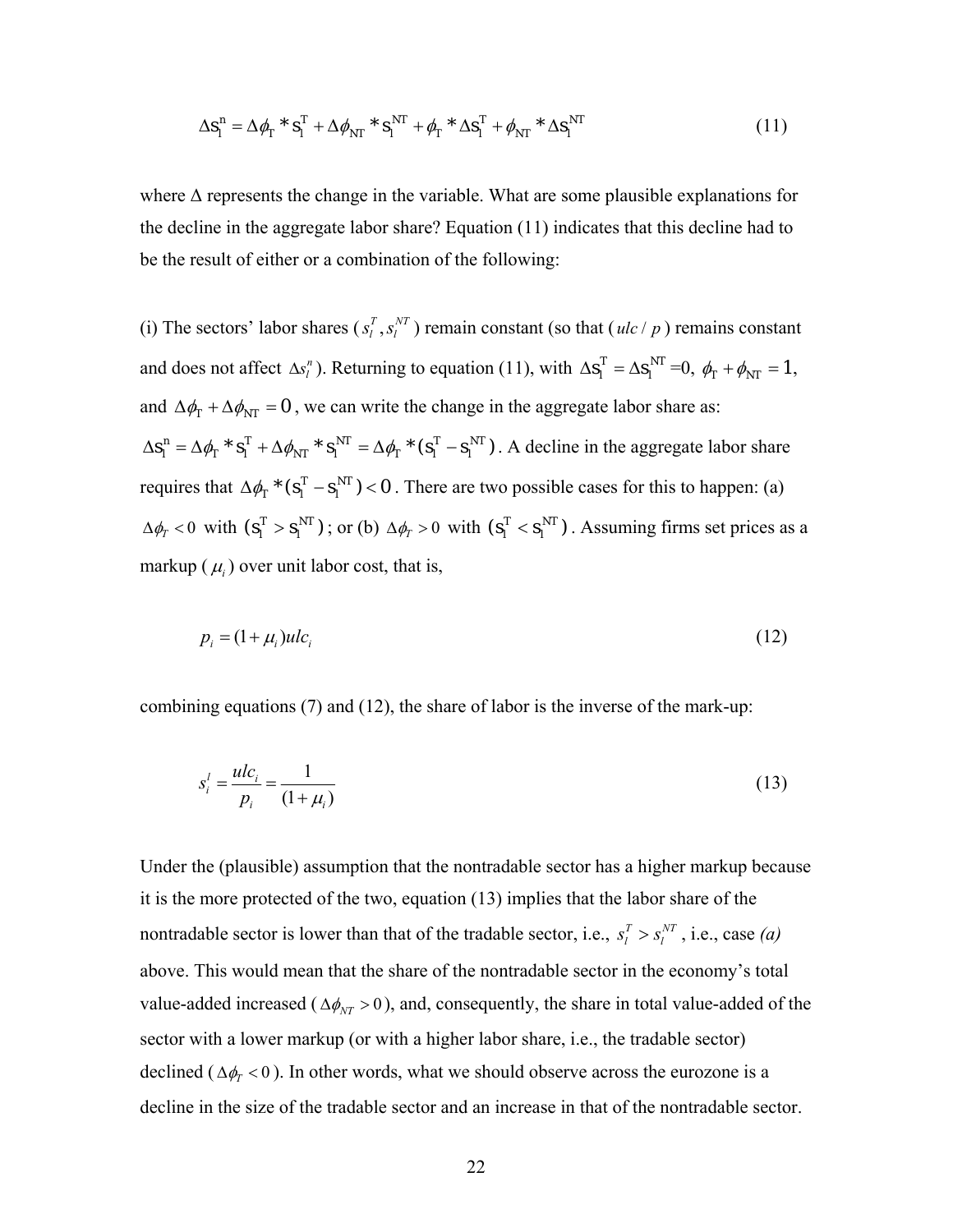(ii) On the other hand, if the sectors' shares in total value-added ( $\phi_T$ ,  $\phi_{NT}$ ) remain constant, the change in the aggregate labor share is  $\Delta s_l^n = \phi_T * \Delta s_l^T + \phi_{NT} * \Delta s_l^{NT}$ . The aggregate labor share will decline (i.e.,  $\Delta s_i^n < 0$ ) if  $\left(\Delta s_l^T\right)_{\leq l}$   $\left(\Delta s_l^T\right)$  $\mathbf{A}_T$ <sup>*J*</sup>  $\Delta s_l^{NT}$ *s s*  $\phi$  $\left(\frac{\phi_{NT}}{\phi_T}\right) < -\left(\frac{\Delta s_l^T}{\Delta s_l^{NT}}\right)$ , that is, if: (a) the absolute value of the ratio of the change in the labor share of the tradable sector to the change in the labor share of the nontradable sector is greater than the ratio of the share in

total value-added of the nontradable sector to that of the tradable sector; and (b) the share of labor in the tradable and nontradable sectors change in opposite directions. If the nontradable sector is the more protected of the two, and the one with a higher and an increasing markup, then the labor share of the nontradable sector will experience a decline ( $\Delta s_i^{NT} < 0$ ) and the labor share of the tradable sector will increase ( $\Delta s_i^T > 0$ ) so that the ratio *T l NT l s*  $\left(\frac{\Delta s_l^T}{\Delta s_l^{NT}}\right)$  increases. In other words, given that there is an inverse relationship

between the labor share and the markup, what we should observe is an increasing mark up in the nontradable sector together with a declining markup in the tradable sector.

# **5. KALDOR'S PARADOX, INCOME DISTRIBUTION, AND THE EFFECTS OF CHANGES IN FACTOR SHARES ON AGGREGATE DEMAND**

Thinking of unit labor costs through the lens of the distribution dimension should make one reflect upon the concept of competitiveness in a different way from the traditional one. This is because, in standard analyses, an economy is deemed more competitive the lower its unit labor cost is. While, as we have noted, this may make sense at the firm level, the implications at the economy-wide level are potentially very different. The reason is that the flip side of this line of reasoning is that an economy is more competitive the lower its labor share is, *ceteris paribus*. Hence, a great deal of policies to lower unit labor costs are, effectively, polices to lower the share of labor in total income. However, are the economies deemed as the most competitive (i.e., the economies that grow fast and/or gain market share) those whose labor shares grow the least or even decline? The answer is that this need not be the case. Would it be sensible from a policy perspective to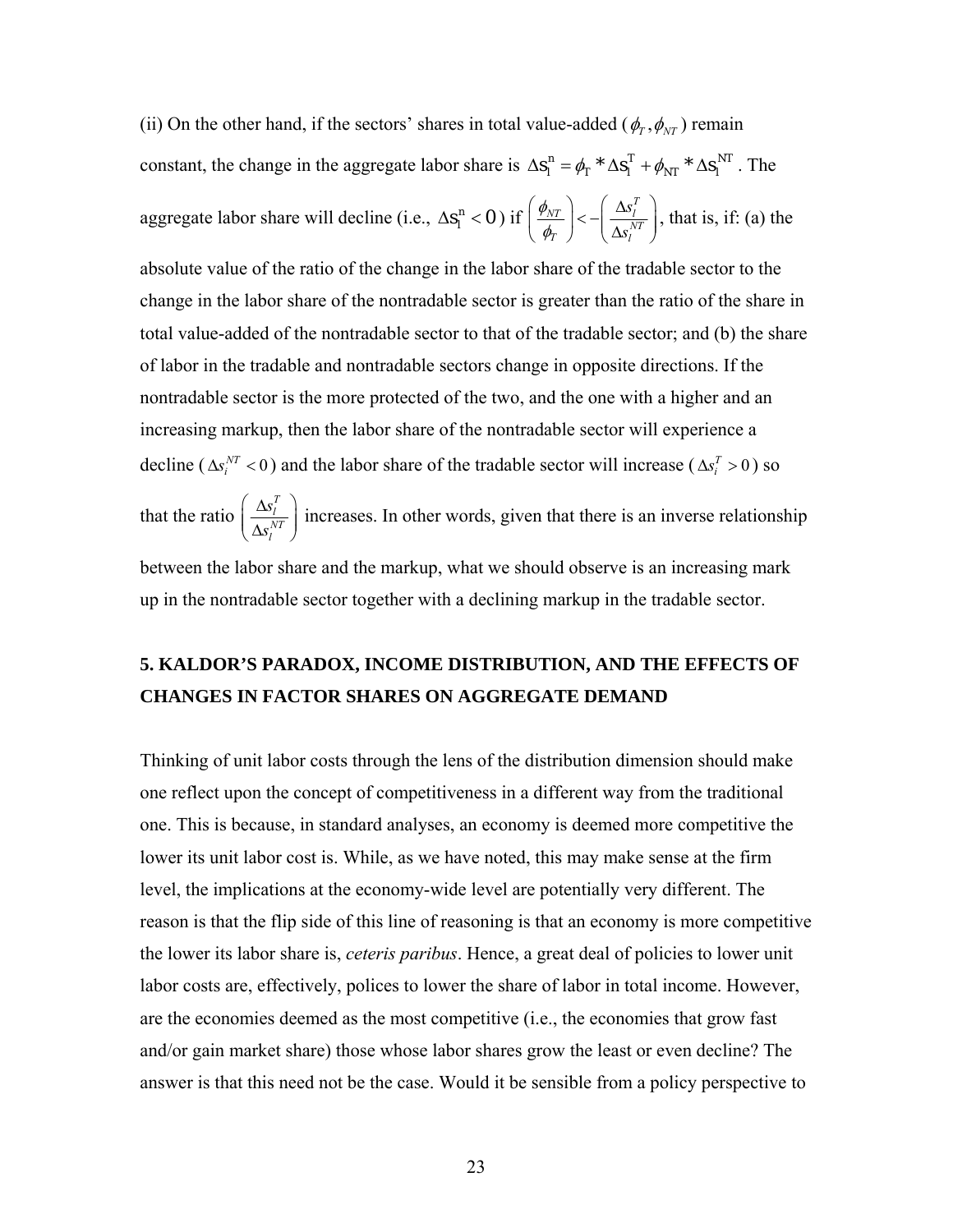conclude that the lower the labor share, the better off the economy? Surely there is something wrong here. The important aspect of this argument is that it may provide a reasonable explanation of *Kaldor's parado*x and what may make sense at the firm-level, may not make it at the aggregate level.

Indeed, at the theoretical level, a higher labor share need not necessarily lead to a less competitive economy. Kalecki (Osiatynski 1991) showed in a very simple incomemultiplier model that the level of national income is inversely related to the profit share (Blecker 1999). Likewise, Goodwin's (1972) growth-cycles model locates the source of business cycles in the labor market, in particular in the effect of changes in the wage share on accumulation, where real wages and the labor share fluctuate in a cyclical fashion as a result of the impact of capital investment on employment. During an economic boom, the demand for labor rises and unemployment falls. This causes wages to rise faster than the economy as a whole, and hence leads to a fall in profits. As a result, investment in new capital is cut back and the economy moves to a downturn. In the slump, unemployment rises and wages are driven down, thus restoring profitability and leading to a revival of investment. Fluctuations are self-generating. In this model factor, shares oscillate between some boundaries in a self-reproducing orbit. All this indicates that the relationship between labor shares (or unit labor costs) and growth is much more complex, probably nonlinear (implying that the sign of the relationship between the two variables varies over time, and that the value of the elasticity is not constant), than the simple view that lower unit labor costs imply higher growth.<sup>15</sup>

Suppose, as discussed earlier, that firms set prices as a markup on unit labor costs. What occurs if the distribution of income shifts toward capital, as has happened in most of the eurozone during the period considered? This will probably lead to an increase in investment in the initial stages. However, a prolonged shift in the distribution of income toward capital will induce a decline in consumption. Sooner or later there will be a mismatch between supply and demand as the increase in capacity due to the increase in investment will not be accompanied by an increase in consumption demand. This is a

<sup>&</sup>lt;sup>15</sup> For example, in an analysis of the manufacturing labor share for Korea, Mexico, and Turkey, Onaran (2007) finds that the labor share is procyclical during a crisis in the three countries. On the other hand, during a normal year, the labor share has no cyclical pattern in Korea and Mexico, whereas in Turkey it is countercyclical, i.e., the labor share decreases in this country in both good years and in years when the economy contracts.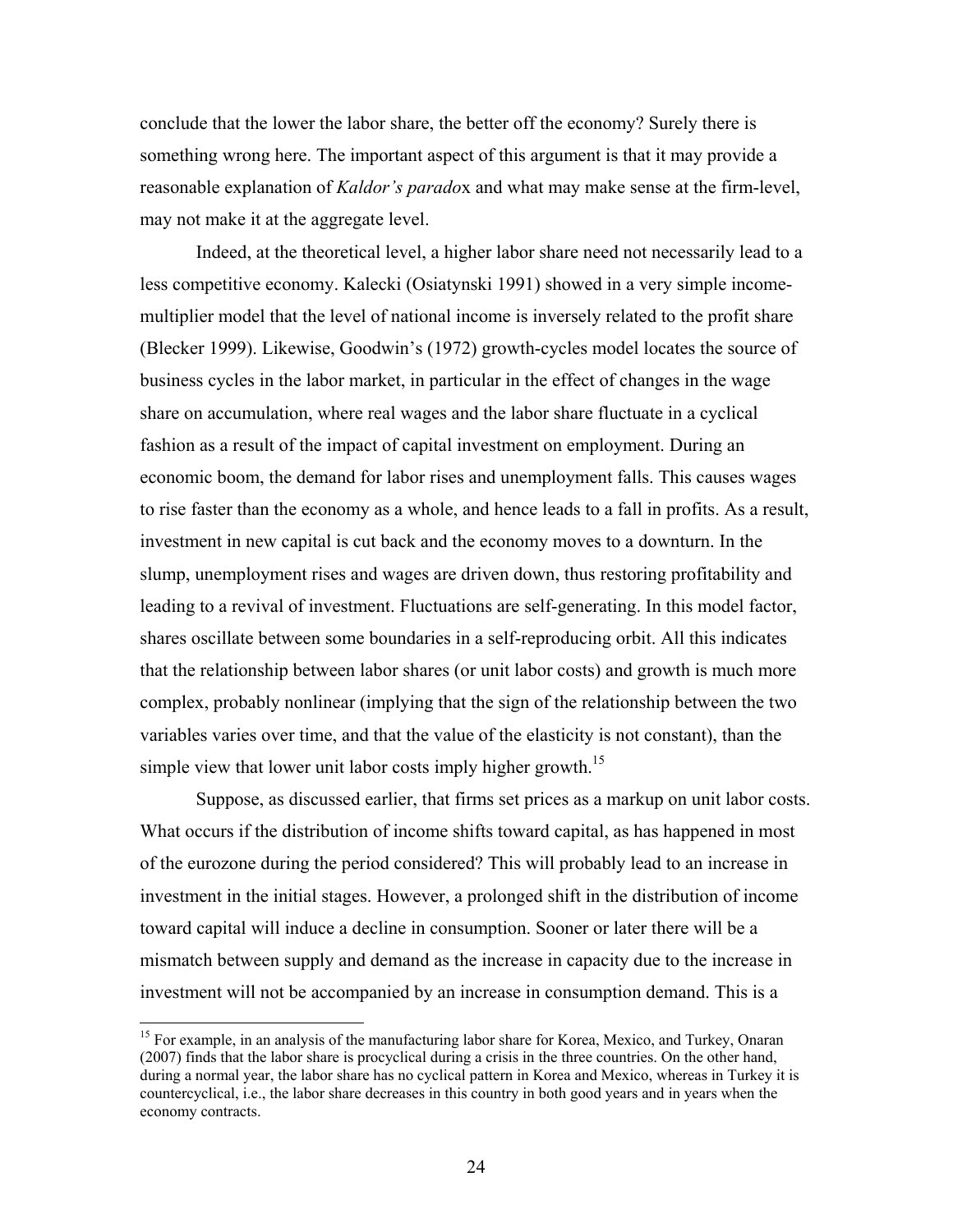problem of lack of demand or what is known as *underconsumption crisis*. Capacity utilization will have to decline, then investment will be reduced; this will be followed by a decline in income, and then in production and in employment.

Let us now assume a situation where workers win large wage increases and suppose firms respond by cutting their markups while still raising prices to some extent. Under these circumstances, the profit share  $s_k^n$  will fall. As income is redistributed to workers, that is,  $s_l^n$  increases, and since these have a higher marginal propensity to consume than capitalists, Kalecki's model indicates that output will increase (consumer demand will increase, possibly stimulating investment too through the accelerator). In other words, a higher labor share leads to a higher level of income. In this case (i.e., redistribution of income towards workers) aggregate demand will be affected through a decline in investment and an increase in consumption, and aggregate supply will decline or grow at a slower pace.

If, however, the increase in consumption is small or takes place slowly, then, as the profit share declines, a *profitability crisis* may emerge and unemployment will most likely develop. It is possible that the changes in consumption and investment cancel out, but this would be a fluke. In general, however, investment responds more quickly and sharply to these events than consumption, although it is possible that delayed changes in the distribution of income may result in (positive) changes in consumption that dominate the decrease in investment, thus avoiding the problem.

In a so-called *wage-led economy*, a higher real wage rate or a higher labor share stimulates demand. Wage-led growth occurs when the impact of profits on investment is negligible—then an increase in the wage share leads to an increase in the equilibrium capacity utilization rate, which leads to an increase in the growth rate of the capital stock and growth. Wage-led growth occurs because the increase in consumption demand derived from the increase in the labor share has a positive feedback effect on investment through an increase in the capacity utilization rate. Because in this regime investment is not sensitive to profits, there is no dampening effect through changes in profitability from the labor share increase (Foley and Michl 1999: chapter 10). The result is overcontraction of domestic demand in a wage-led regime as a consequence of the implementation of policies that lead to a reduction in unit labor. Wage restraints depress consumption while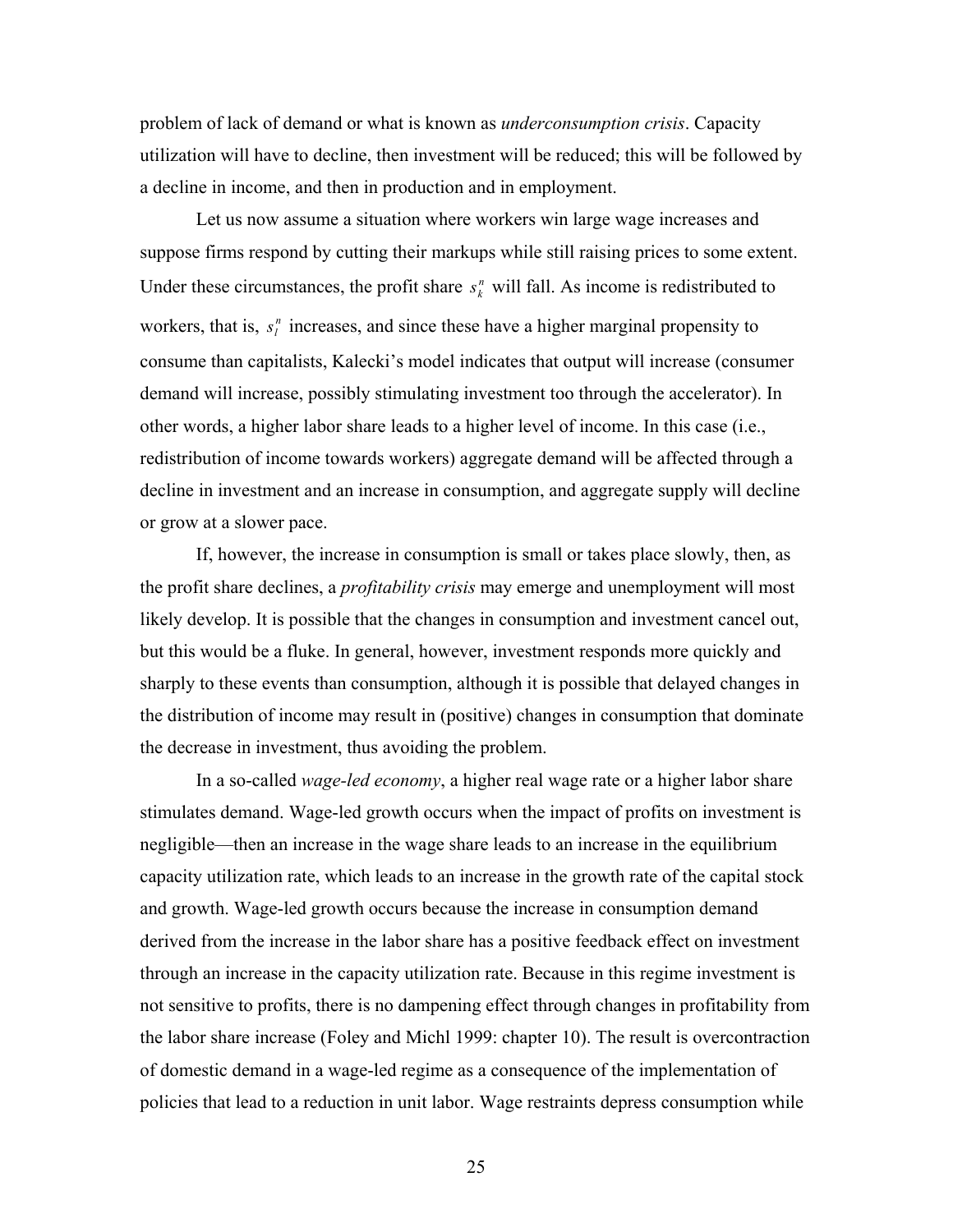labor productivity growth brought about by, for example, downsizing of the labor force, reinforces the depressive effect (and outweighs the possible stimulating effect on investment and exports). This danger of a sharp decline in domestic demand tends to be overlooked in today's policy discussions.

This discussion has two implications. The first is that the relationship between the growth of aggregate unit labor costs (assuming there is a meaningful one) and that of output may well be positive, at least for some ranges of the data. And second, that it is not possible to talk about an economy's competitiveness without addressing the relationship between growth and its distributional implications.

### **6. CONCLUSIONS**

Unit labor costs are one of the most widely used variables in the analysis of competitiveness. They are defined as the ratio of a worker's total compensation or money-wage rate compensation to labor productivity in physical terms. Therefore, at the firm level, they are measured in the country's currency (e.g., euros) per unit of output (e.g., per pencil). At the aggregate level, however, there is no physical equivalent of output, and value-added has to be used. This has very important implications for analyses and policy. The reason is that although the aggregate unit labor cost is related to the firms' unit labor costs, the former is not a weighted average of the latter. This has several implications that question many analyses and policy recommendations:

(i) Construction of unit labor costs using aggregate data (standard practice) is potentially misleading. Unit labor costs calculated with aggregate date are not just a weighted average of the firms' unit labor costs.

(ii) Aggregate unit labor costs reflect the distribution of income between labor and capital (i.e., the factor shares), and need not move one-to-one with firm-level unit labor costs. This means that one has to consider the economic implications of a reduction in the labor share (and the consequent increase in the capital share) if countries follow policies that lead to a reduction in unit labor costs.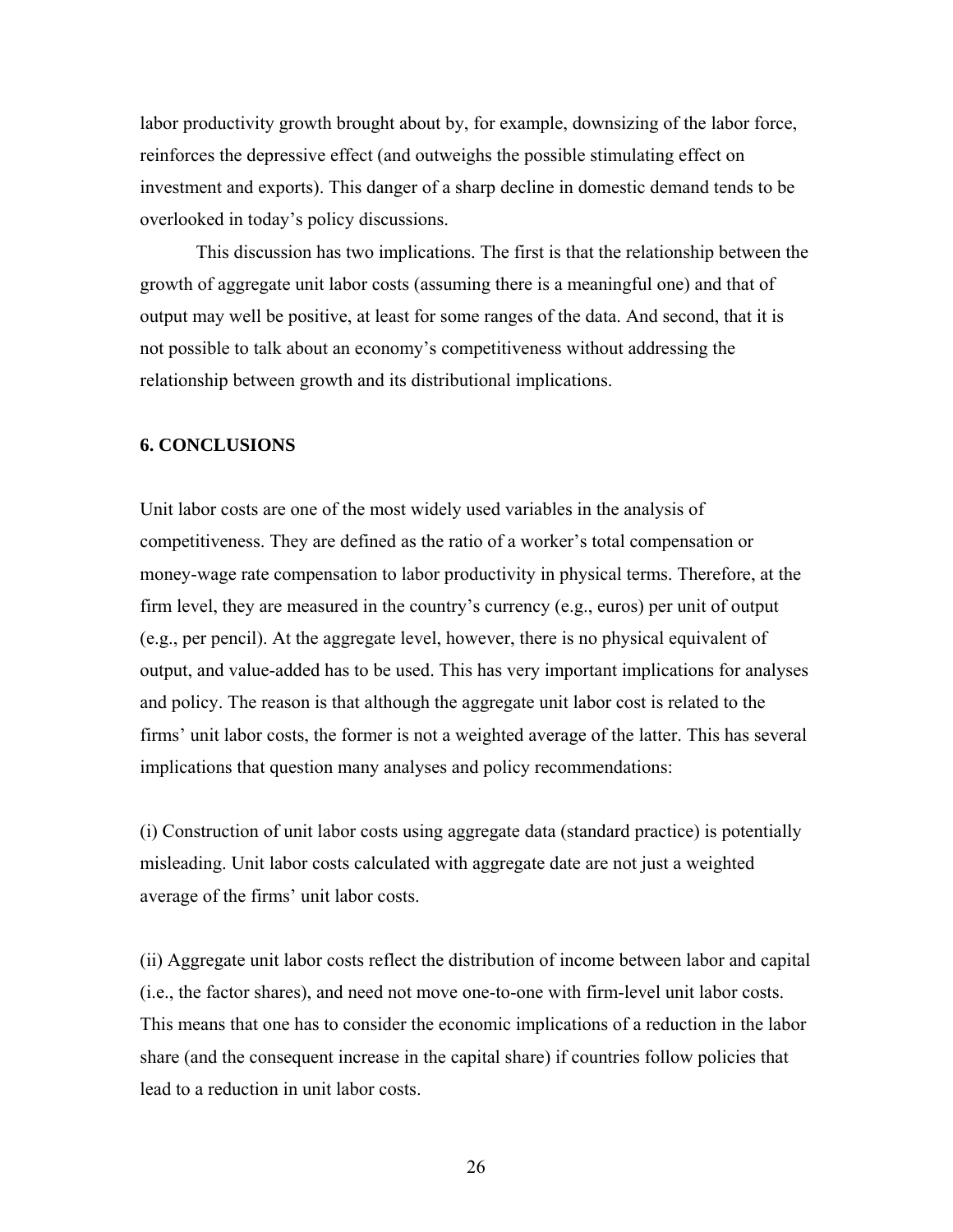(iii) Aggregate unit labor costs either may have little to do with overall growth (which provides one answer to *Kaldor's paradox*), or the relationship between the two variables is not well captured by simple regressions.

We have calculated and analyzed aggregate unit labor costs for 12 countries of the eurozone during 1980–2007, before the onset of the crisis. The analysis indicates that aggregate unit labor costs in all the eurozone increased. Greece and Portugal saw the fastest increases during this period (much faster than in the other countries) as a result of nominal wage rates that increased faster than labor productivity. Under our proposed view that aggregate unit labor costs are the economy's labor share times the price deflator, the increase in unit labor costs (in all countries) was due to the increase in the price deflator used to calculate labor productivity. Except in Greece, aggregate labor shares declined or remained constant in the other 11 countries. We have discussed two possible reasons for this trend. One is that the nontradable sector of the economy, which probably applies a higher markup on unit labor costs, is gaining weight in the economy. A second reason is an increasing markup in the nontradable sector together with a declining markup in the tradable sector.

 Parallel to the notion of unit labor cost, we have defined the concept of unit capital cost, the ratio of the nominal profit rate to capital productivity, and shown that it has increased faster than unit labor costs in all countries analyzed, except in Greece.

What are the policy options for the eurozone countries as they struggle to come out of the crisis? The first is the implementation of an across-the-board austerity program (internal devaluation) amounting to a reduction in the wage bill and workers' benefits. This *may* achieve stabilization, but at the expense of a painful recession. Moreover, this measure will be accompanied by huge losses by workers. If this option is pursued, firms should also share the burden by acknowledging that unit capital costs have increased significantly. We have argued that the comparison with Germany is, at least for some countries, misplaced. Using disaggregated data we showed that Germany is not the correct comparator as its export basket is very different from that of the southern European countries and of Ireland. What would an across-the-board reduction in nominal wages of 20%–30% achieve? The most obvious effect would be a very significant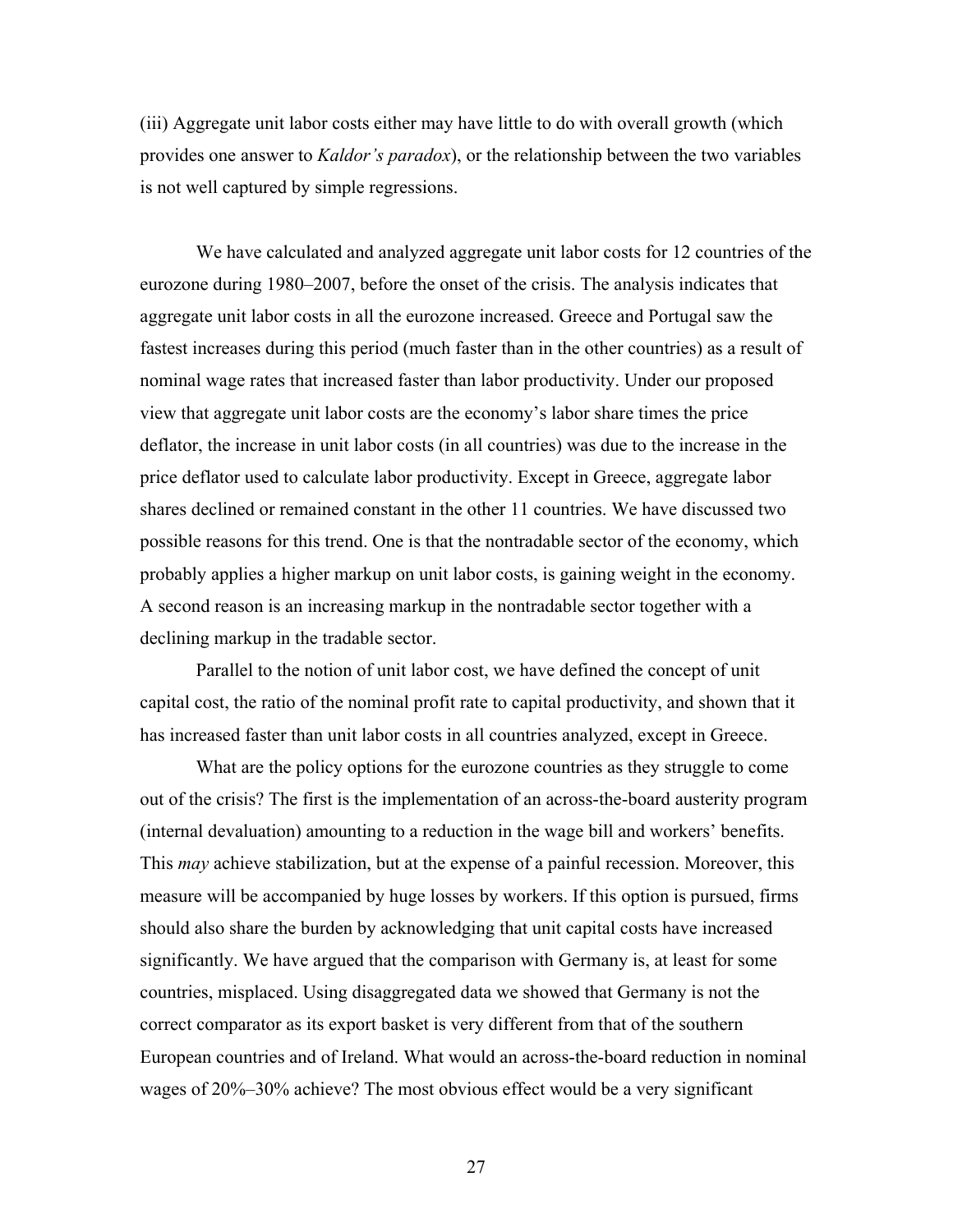compression of demand. But would this measure restore competitiveness? We argue that it would not allow many firms to compete with German firms, which have a different export basket, and in all likelihood it will not be enough to be able to compete with China's wages.

A second option, probably politically unfeasible, is to exit the euro and return to a national-currency system. This would probably lead to a devaluation and would have to be accompanied by measures such as industrial policy programs, including strategies to improve productivity.

A third option is to reform the eurozone so as to allow a greater role for a much more active fiscal policy. This requires an analysis of the implications that this could have for the euro, but, in our view, is the most sensible option. This strategy should be combined with significant efforts to upgrade. Greece, Ireland, Italy, Portugal, and Spain should look upward and try to move in the direction of Germany, and not in that of China. The real problem is one of lack of nonprice competitiveness vis-à-vis Germany. Spain and Italy are ahead of the other three countries, and closer to Germany. Though Ireland has a very sophisticated export package, its level of diversification is low. Greece and Portugal are well below the other three and face a more precarious situation. Certainly this is not easy and it is only a long-term solution.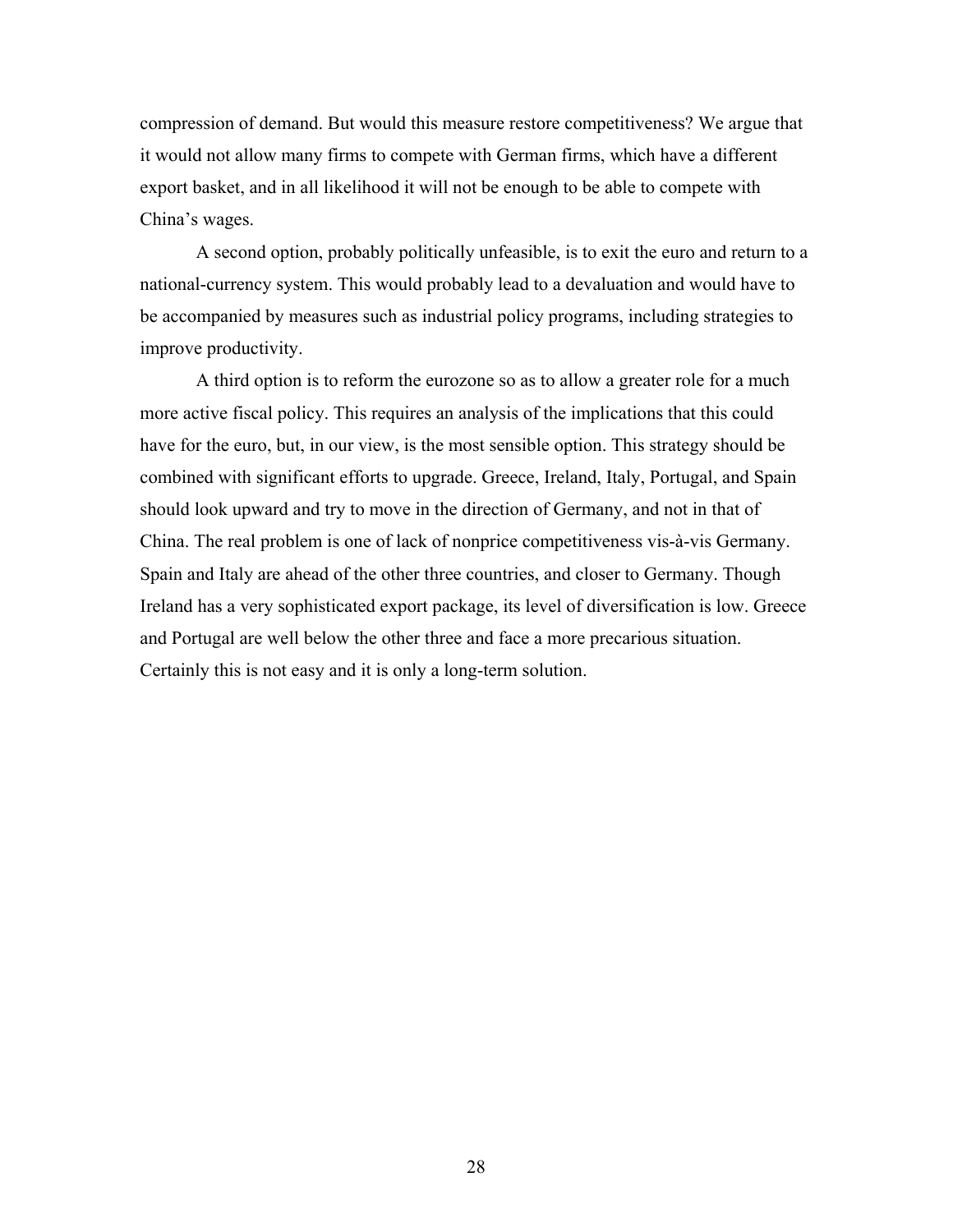| <b>Countries</b>   | <b>Share in world exports</b> |                |       |       |       |       |       |       |
|--------------------|-------------------------------|----------------|-------|-------|-------|-------|-------|-------|
|                    | Top 10                        | <b>Top 100</b> | 1     | 2     | 3     | 4     | 5     | 6     |
| Austria            | 1.73                          | 1.62           | 1.58  | 1.49  | 1.10  | 1.23  | 0.85  | 0.23  |
| Belgium            | 3.76                          | 2.26           | 3.21  | 2.89  | 2.01  | 2.05  | 2.60  | 1.85  |
| China              | 1.22                          | 1.28           | 2.72  | 8.08  | 10.78 | 13.97 | 12.96 | 13.35 |
| Finland            | 0.50                          | 1.09           | 1.05  | 1.38  | 0.59  | 0.72  | 0.29  | 0.22  |
| France             | 5.11                          | 3.57           | 5.78  | 6.08  | 5.43  | 5.58  | 3.08  | 1.59  |
| Germany            | 12.24                         | 17.99          | 17.73 | 13.50 | 8.01  | 7.64  | 4.65  | 1.89  |
| Greece             | 0.01                          | 0.02           | 0.03  | 0.16  | 0.13  | 0.24  | 0.31  | 0.37  |
| <b>Ireland</b>     | 1.25                          | 0.80           | 2.71  | 2.26  | 1.21  | 1.50  | 0.51  | 0.11  |
| Italy              | 1.40                          | 3.07           | 4.04  | 4.30  | 3.15  | 3.87  | 4.69  | 2.56  |
| Luxembourg         | 0.81                          | 0.15           | 0.14  | 0.30  | 0.15  | 0.20  | 0.11  | 0.03  |
| <b>Netherlands</b> | 5.11                          | 3.50           | 2.93  | 3.51  | 3.17  | 2.76  | 3.50  | 2.73  |
| Portugal           | 0.05                          | 0.04           | 0.30  | 0.23  | 0.48  | 0.48  | 0.56  | 0.52  |
| <b>Spain</b>       | 0.23                          | 0.88           | 2.23  | 2.36  | 1.70  | 1.85  | 2.46  | 1.28  |

#### **Appendix Table 1: Share in World Exports by Complexity Groups\***

\*Figures are based on the averages of export values for 2001–2007

\*\*Countries with population of less than 2 million (except Luxembourg) were excluded from the calculation of total world export. Top 10 and Top 100 correspond to the most complex products; products are divided into six groups, 1 is the most complex product group and 6 the least.

## **Appendix Table 2: Share in a Country's Total Exports by Complexity Groups\***

|                    | No. of                 | <b>Complexity</b> | <b>Share in country's exports</b> |            |       |       |       |       |       |       |
|--------------------|------------------------|-------------------|-----------------------------------|------------|-------|-------|-------|-------|-------|-------|
| <b>Countries</b>   | products<br>$(RCA>=1)$ | <b>Rank</b>       | <b>Top</b><br>10                  | Top<br>100 | 1     | 2     | 3     | 4     | 5     | 6     |
| Austria            | 1.369                  | 8                 | 0.23                              | 6.17       | 30.38 | 23.29 | 19.00 | 14.99 | 8.83  | 3.52  |
| Belgium            | 1.470                  | 10                | 0.23                              | 3.84       | 27.81 | 20.30 | 15.55 | 11.26 | 12.12 | 12.96 |
| China              | 1.962                  | 51                | 0.02                              | 0.53       | 5.71  | 13.90 | 20.75 | 19.52 | 15.59 | 24.53 |
| Finland            | 765                    | 5                 | 0.10                              | 6.11       | 30.09 | 31.99 | 15.19 | 13.14 | 4.52  | 5.08  |
| France             | 1,788                  | 11                | 0.16                              | 3.20       | 26.18 | 22.33 | 22.00 | 16.09 | 7.54  | 5.86  |
| Germany            | 2,113                  | 2                 | 0.19                              | 7.90       | 39.62 | 24.50 | 16.01 | 10.85 | 5.61  | 3.40  |
| Greece             | 1.060                  | 52                | 0.01                              | 0.39       | 3.82  | 14.78 | 12.50 | 17.21 | 18.60 | 33.09 |
| <b>Ireland</b>     | 421                    | 12                | 0.13                              | 2.28       | 39.06 | 26.27 | 15.60 | 13.79 | 3.97  | 1.32  |
| <b>Italy</b>       | 2.239                  | 24                | 0.06                              | 3.47       | 23.16 | 20.06 | 16.16 | 14.12 | 14.54 | 11.96 |
| Luxembourg         | 588                    | 9                 | 0.78                              | 3.88       | 19.22 | 33.53 | 18.10 | 17.60 | 8.27  | 3.28  |
| <b>Netherlands</b> | 1,312                  | 13                | 0.25                              | 4.75       | 20.23 | 19.72 | 19.60 | 12.12 | 13.08 | 15.26 |
| Portugal           | 1,188                  | 53                | 0.02                              | 0.42       | 15.32 | 9.84  | 22.09 | 15.57 | 15.53 | 21.66 |
| <b>Spain</b>       | 1.745                  | 28                | 0.02                              | 1.89       | 24.18 | 20.80 | 16.53 | 12.77 | 14.46 | 11.25 |

\*Figures are based on the averages of export values for 2001–2007

\*\* Top 10 and Top 100 correspond to the most complex products; products are divided into six groups, 1 is the most complex product group and 6 the least.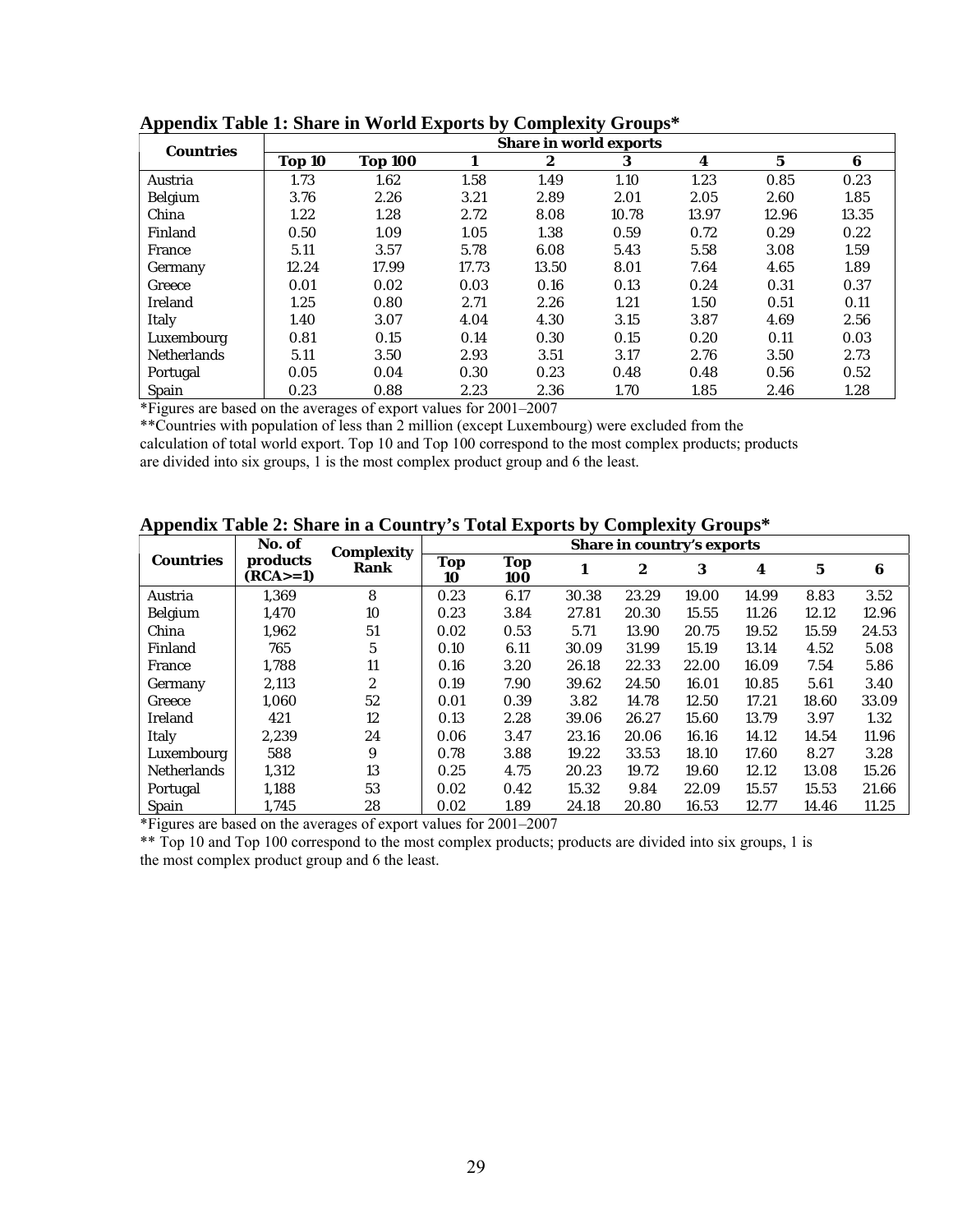#### **REFERENCES**

- Abdon, A., M. Bacate, J. Felipe, and U. Kumar. 2010. "Product Complexity and Economic Development." Working Paper 616. Annandale-on-Hudson, NY: Levy Economics Institute of Bard College.
- Allard, C., and L. Everaert. 2010. "Lifting Euro Area Growth: Priorities for Structural Reforms and Governance." Staff Position Note, SPN/10/. Washington, DC: International Monetary Fund.
- Black, S.W. 2010. "Fixing the flaws in the Eurozone." VoxEU.org. Accessed November 23, 2010. Available at http://www.voxeu.org/index.php?q=node/5838
- Blanchard, O. 2007. "Adjustment within the euro: The difficult case of Portugal." *Portuguese Economic Journal* 6(1): 1–21.
- Blecker, R. 1999. "Kaleckian macro models of open economies." in J. Deprez and J.T. Harvey (eds.), *Foundations of international economics: post Keynesian perspectives*. London and New York: Routledge.
- De Benedictis, L. 1998. "Cumulative causation, Harrod's trade multiplier, and Kaldor's paradox: the foundations of post-Keynesian theory of growth differentials." in G. Rampa, L. Stella, and A.P. Thirlwall (eds.), *Economic Dynamics, Trade and Growth: Essays on Harrodian Themes*. New York: St. Martin's Press.
- Fagerberg, J. 1996. "Technology and competitiveness." *Oxford Review of Economic Policy* 12(3): 39–51.

————. 1988. "International competitiveness." *The Economic Journal* 98(June): 355– 374.

- Foley, K.D., and T.R. Michl. 1999. *Growth and distribution*. Cambridge, MA: Harvard University Press.
- Glyn, A. 1997. "Does Aggregate Profitability Really Matter?" *Cambridge Journal of Economics* 21: 593–619.
- Goodwin, R.M. 1972. "A growth cycle." in E.K. Hunt and J. Schwartz (eds.), *A Critique of Economic Theory*. Baltimore, MD: Penguin Books.
- Kaldor, N. 1978. "The Effect of Devaluations on Trade in Manufactures." in *Further Essays on Applied Economics*. London: Duckworth.

————. 1971. "Conflicts in national economic objectives." *Economic Journal* 81(321): 1–16